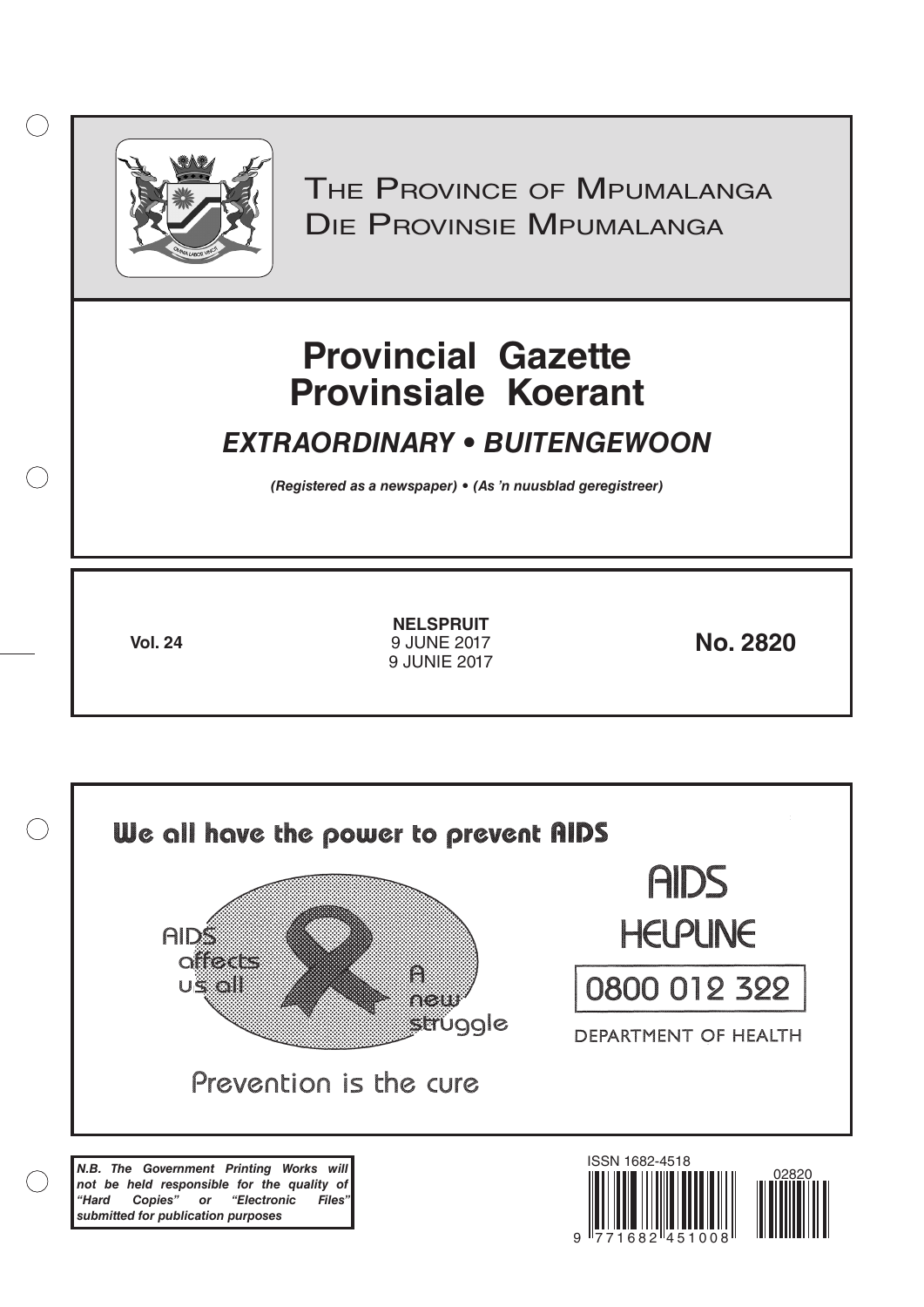# **IMPORTANT NOTICE:**

**The GovernmenT PrinTinG Works Will noT be held resPonsible for any errors ThaT miGhT occur due To The submission of incomPleTe / incorrecT / illeGible coPy.**

**no fuTure queries Will be handled in connecTion WiTh The above.**

# **CONTENTS**

*Page No No*

#### **GENERAL NOTICE**

| 55 | Mpumalanga Liquor Licensing Act, 2006 (Act No. 5 of 2006) : Notice of applications for liquor licences in terms of section 35 10 |    |  |  |
|----|----------------------------------------------------------------------------------------------------------------------------------|----|--|--|
|    |                                                                                                                                  |    |  |  |
|    |                                                                                                                                  |    |  |  |
|    |                                                                                                                                  |    |  |  |
| 56 | Mpumalanga Liquor Licensing Act, 2006 (Act No. 5 of 2006) : Notice of applications for transfer of liquor licences in terms of   |    |  |  |
|    |                                                                                                                                  | 16 |  |  |
|    |                                                                                                                                  | 16 |  |  |

# **LIST OF TARIFF RATES** FOR PUBLICATION OF LIQUOR NOTICES

**COMMENCEMENT: 1 APRIL 2016**

| <b>Pricing for Fixed Price Notices</b>                     |                      |
|------------------------------------------------------------|----------------------|
| <b>Notice Type</b>                                         | <b>New Price (R)</b> |
| Application for Liquor Licence - National                  | 150.00               |
| Application for Transfer of Liquor License - National      | 150.00               |
| Application for Liquor Licence - Gauteng                   | 150.00               |
| Application for Liquor Licence - Mpumalanga                | 150.00               |
| Application for Transfer of Liquor License - Mpumalanga    | 150.00               |
| Application for Liquor Licence - Northern Cape             | 150.00               |
| Application for Transfer of Liquor License - Northern Cape | 150.00               |

This gazette is also available free online at **www.gpwonline.co.za**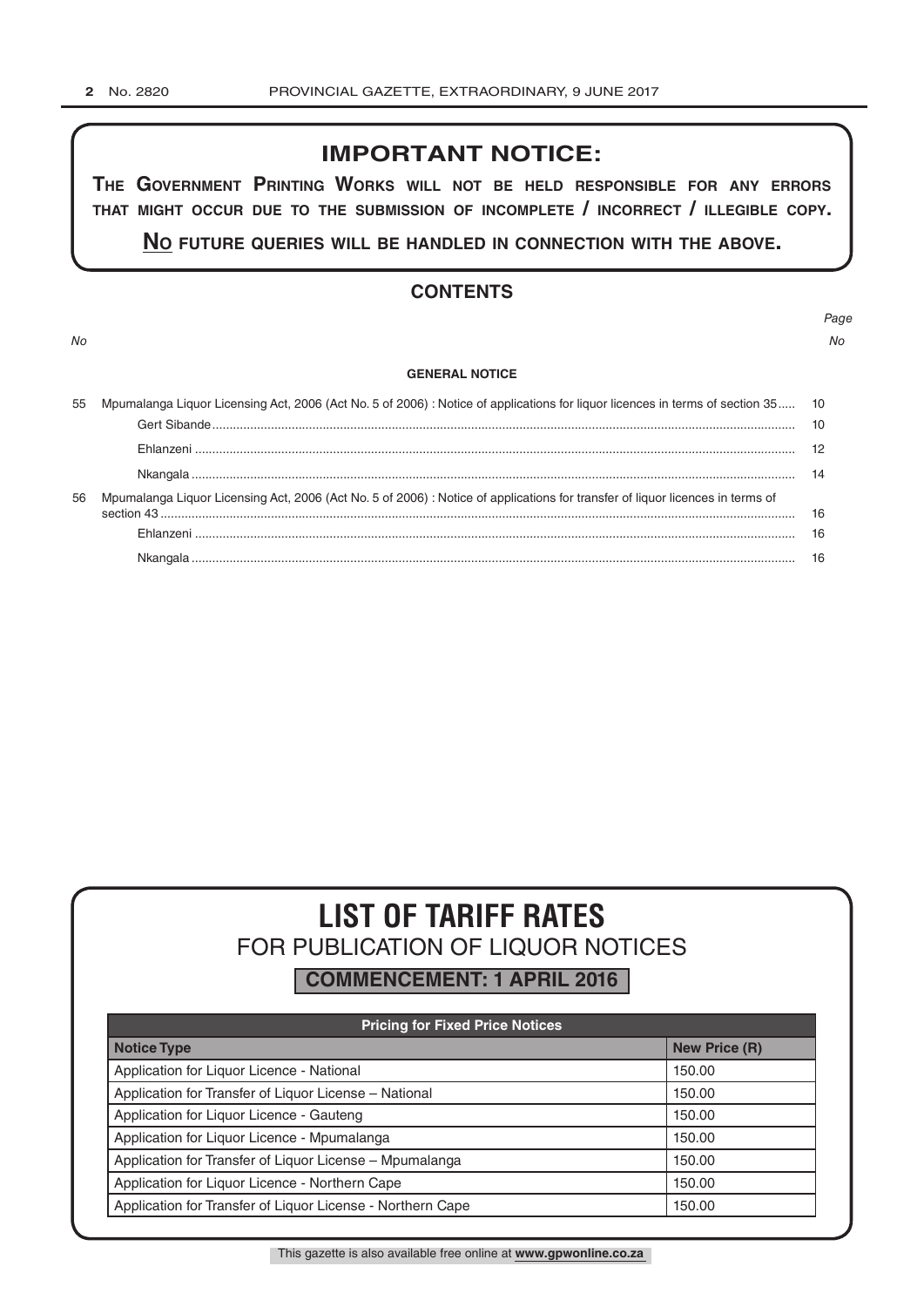#### *The closing time is 15:00 sharp on the following days: 2017**MPUMALANGA LIQUOR LICENCES* ➤ ➤ ➤ ➤ ➤ ➤ ➤ ➤ ➤ ➤ ➤ ➤ ➤ ➤ ➤ ➤ ➤ ➤ ➤ ➤ ➤ ➤ ➤ ➤ **06 January,** Friday, for the issue of Friday **13 January 2017 20 January,** Friday, for the issue of Friday **27 January 2017 03 February,** Friday, for the issue of Friday **10 February 2017 17 February,** Friday, for the issue of Friday **24 February 2017 03 March,** Friday, for the issue of Friday **10 March 2017 16 March,** Thursday, for the issue of Friday **24 March 2017 07 April,** Friday, for the issue of Friday **14 April 2017 20 April,** Thursday, for the issue of Friday **28 April 2017 05 May,** Friday, for the issue of Friday **12 May 2017 19 May,** Friday, for the issue of Friday **26 May 2017 02 June,** Friday, for the issue of Friday **09 June 2017 15 June,** Thursday, for the issue of Friday **23 June 2017 07 July,** Friday, for the issue of Friday **14 July 2017 21 July,** Friday, for the issue of Friday **28 July 2017 03 August,** Thursday, for the issue of Friday **11 August 2017 18 August,** Friday, for the issue of Friday **25 August 2017 01 September,** Friday, for the issue of Friday **08 September 2017 15 September,** Friday, for the issue of Friday **22 September 2017 06 October,** Friday, for the issue of Friday **13 October 2017 20 October,** Friday, for the issue of Friday **27 October 2017 03 November,** Friday, for the issue of Friday **10 November 2017 17 November,** Friday, for the issue of Friday **24 November 2017 01 December,** Friday, for the issue of Friday **08 December 2017 15 December,** Friday, for the issue of Friday **22 December 2017**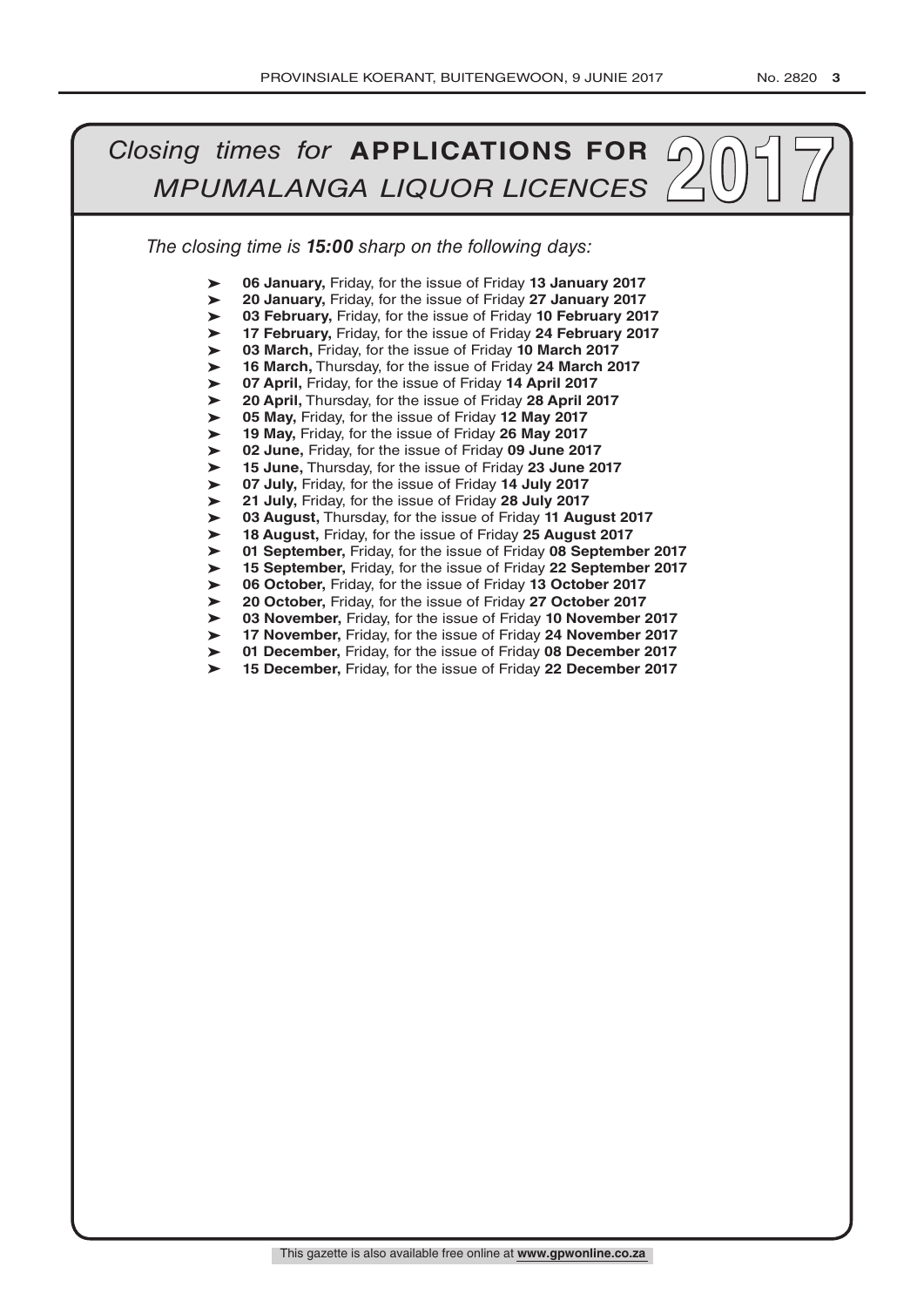The **Government Printing Works** (**GPW**) has established rules for submitting notices in line with its electronic notice processing system, which requires the use of electronic *Adobe* Forms. Please ensure that you adhere to these guidelines when completing and submitting your notice submission.

# **Closing Times for ACCepTAnCe of noTiCes**

- 1. The *Government Gazette* and *Government Tender Bulletin* are weekly publications that are published on Fridays and the closing time for the acceptance of notices is strictly applied according to the scheduled time for each gazette.
- 2. Please refer to the Submission Notice Deadline schedule in the table below. This schedule is also published online on the Government Printing works website www.gpwonline.co.za

All re-submissions will be subject to the standard cut-off times. **All notices received after the closing time will be rejected**.

| <b>Government Gazette Type</b>                          | <b>Publication</b><br><b>Frequency</b> | <b>Publication Date</b>                              | <b>Submission Deadline</b>                              | <b>Cancellations Deadline</b>                   |
|---------------------------------------------------------|----------------------------------------|------------------------------------------------------|---------------------------------------------------------|-------------------------------------------------|
| <b>National Gazette</b>                                 | Weekly                                 | Friday                                               | Friday 15h00 for next Friday                            | Tuesday, 15h00 - 3 days<br>prior to publication |
| <b>Regulation Gazette</b>                               | Weekly                                 | Friday                                               | Friday 15h00, to be published<br>the following Friday   | Tuesday, 15h00 - 3 days<br>prior to publication |
| <b>Petrol Price Gazette</b>                             | As required                            | First Wednesday of<br>the month                      | One week before publication                             | 3 days prior to<br>publication                  |
| <b>Road Carrier Permits</b>                             | Weekly                                 | Friday                                               | Thursday 15h00, to be<br>published the following Friday | 3 days prior to<br>publication                  |
| <b>Unclaimed Monies (justice,</b><br>labour or lawyers) | January / As<br>required<br>2 per year | Any                                                  | 15 January / As required                                | 3 days prior to<br>publication                  |
| Parliament (acts, white paper,<br>green paper)          | As required                            | Any                                                  |                                                         | 3 days prior to<br>publication                  |
| <b>Manuals</b>                                          | As required                            | Any                                                  | <b>None</b>                                             | <b>None</b>                                     |
| <b>State of Budget</b><br>(National Treasury)           | <b>Monthly</b>                         | Any                                                  | 7 days prior to publication                             | 3 days prior to<br>publication                  |
| Legal Gazettes A, B and C                               | Weekly                                 | Friday                                               | One week before publication                             | Tuesday, 15h00 - 3 days<br>prior to publication |
| <b>Tender Bulletin</b>                                  | Weekly                                 | Friday                                               | Friday 15h00 for next Friday                            | Tuesday, 15h00 - 3 days<br>prior to publication |
| Gauteng                                                 | Weekly                                 | Wednesday                                            | Two weeks before publication                            | 3 days after submission<br>deadline             |
| <b>Eastern Cape</b>                                     | Weekly                                 | Monday                                               | One week before publication                             | 3 days prior to<br>publication                  |
| <b>Northern Cape</b>                                    | Weekly                                 | Monday                                               | One week before publication                             | 3 days prior to<br>publication                  |
| <b>North West</b>                                       | Weekly                                 | Tuesday                                              | One week before publication                             | 3 days prior to<br>publication                  |
| KwaZulu-Natal                                           | Weekly                                 | Thursday                                             | One week before publication                             | 3 days prior to<br>publication                  |
| Limpopo                                                 | Weekly                                 | Friday                                               | One week before publication                             | 3 days prior to<br>publication                  |
| Mpumalanga                                              | Weekly                                 | Friday                                               | One week before publication                             | 3 days prior to<br>publication                  |
| <b>Gauteng Liquor License</b><br>Gazette                | Monthly                                | Wednesday before<br>the First Friday of the<br>month | Two weeks before publication                            | 3 days after submission<br>deadline             |
| Northern Cape Liquor License<br>Gazette                 | Monthly                                | First Friday of the<br>month                         | Two weeks before publication                            | 3 days after submission<br>deadline             |
| National Liquor License Gazette                         | Monthly                                | First Friday of the<br>month                         | Two weeks before publication                            | 3 days after submission<br>deadline             |
| Mpumalanga Liquor License<br>Gazette                    | 2 per month                            | Second & Fourth<br>Friday                            | One week before                                         | 3 days prior to<br>publication                  |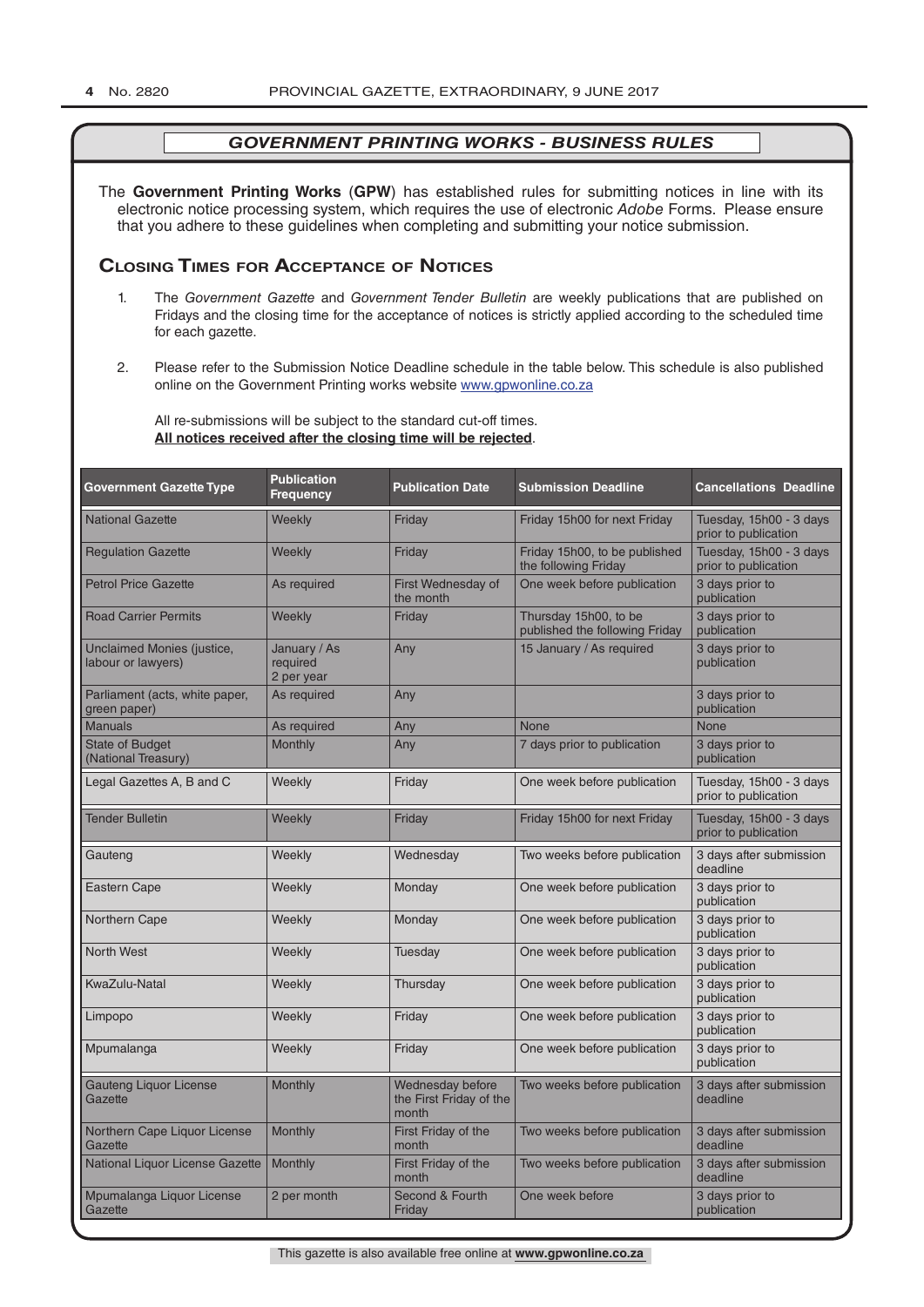# **exTrAordinAry gAzeTTes**

3. *Extraordinary Gazettes* can have only one publication date. If multiple publications of an *Extraordinary Gazette* are required, a separate Z95/Z95Prov *Adobe* Forms for each publication date must be submitted.

# **NOTICE SUBMISSION PROCESS**

- 4. Download the latest *Adobe* form, for the relevant notice to be placed, from the **Government Printing Works** website www.gpwonline.co.za.
- 5. The *Adobe* form needs to be completed electronically using *Adobe Acrobat* / *Acrobat Reader*. Only electronically completed *Adobe* forms will be accepted. No printed, handwritten and/or scanned *Adobe* forms will be accepted.
- 6. The completed electronic *Adobe* form has to be submitted via email to submit.egazette@gpw.gov.za. The form needs to be submitted in its original electronic *Adobe* format to enable the system to extract the completed information from the form for placement in the publication.
- 7. Every notice submitted **must** be accompanied by an official **GPW** quotation. This must be obtained from the *eGazette* Contact Centre.
- 8. Each notice submission should be sent as a single email. The email **must** contain **all documentation relating to a particular notice submission**.
	- 8.1. Each of the following documents must be attached to the email as a separate attachment:
		- 8.1.1. An electronically completed *Adobe* form, specific to the type of notice that is to be placed.
			- 8.1.1.1. For National *Government Gazette* or *Provincial Gazette* notices, the notices must be accompanied by an electronic Z95 or Z95Prov *Adobe* form
			- 8.1.1.2. The notice content (body copy) **MUST** be a separate attachment.
		- 8.1.2. A copy of the official **Government Printing Works** quotation you received for your notice . *(Please see Quotation section below for further details)*
		- 8.1.3. A valid and legible Proof of Payment / Purchase Order: **Government Printing Works** account customer must include a copy of their Purchase Order*.* **Non**-**Government Printing Works** account customer needs to submit the proof of payment for the notice
		- 8.1.4. Where separate notice content is applicable (Z95, Z95 Prov and TForm 3, it should **also** be attached as a separate attachment. *(Please see the Copy Section below, for the specifications)*.
		- 8.1.5. Any additional notice information if applicable.
- 9. The electronic *Adobe* form will be taken as the primary source for the notice information to be published. Instructions that are on the email body or covering letter that contradicts the notice form content will not be considered. The information submitted on the electronic *Adobe* form will be published as-is.
- 10. To avoid duplicated publication of the same notice and double billing, Please submit your notice **ONLY ONCE.**
- 11. Notices brought to **GPW** by "walk-in" customers on electronic media can only be submitted in *Adobe* electronic form format. All "walk-in" customers with notices that are not on electronic *Adobe* forms will be routed to the Contact Centre where they will be assisted to complete the forms in the required format.
- 12. Should a customer submit a bulk submission of hard copy notices delivered by a messenger on behalf of any organisation e.g. newspaper publisher, the messenger will be referred back to the sender as the submission does not adhere to the submission rules.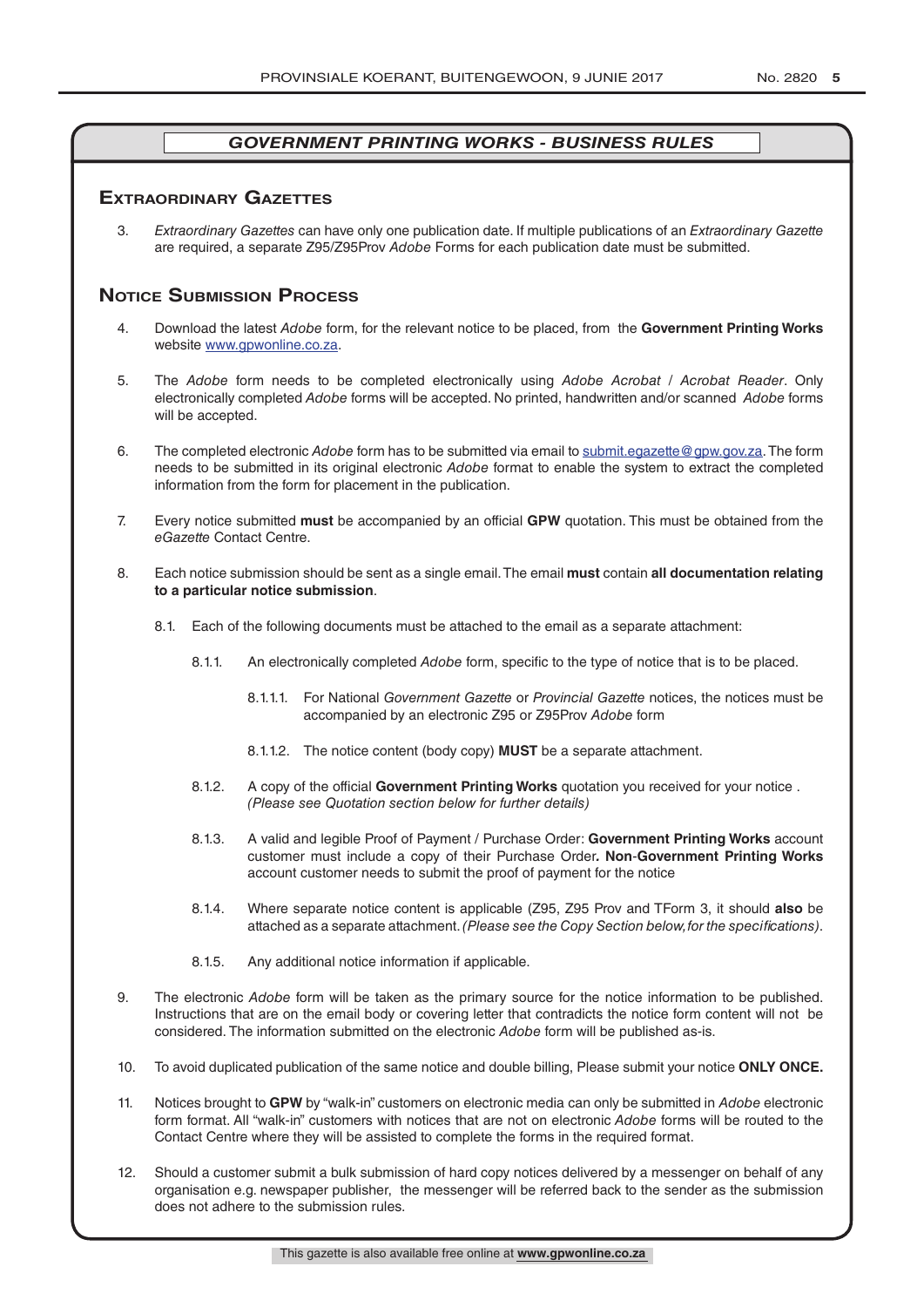### **QuoTATions**

- 13. Quotations are valid until the next tariff change.
	- 13.1. *Take note:* **GPW**'s annual tariff increase takes place on *1 April* therefore any quotations issued, accepted and submitted for publication up to *31 March* will keep the old tariff. For notices to be published from 1 April, a quotation must be obtained from **GPW** with the new tariffs. Where a tariff increase is implemented during the year, **GPW** endeavours to provide customers with 30 days' notice of such changes.
- 14. Each quotation has a unique number.
- 15. Form Content notices must be emailed to the *eGazette* Contact Centre for a quotation.
	- 15.1. The *Adobe* form supplied is uploaded by the Contact Centre Agent and the system automatically calculates the cost of your notice based on the layout/format of the content supplied.
	- 15.2. It is critical that these *Adobe* Forms are completed correctly and adhere to the guidelines as stipulated by **GPW**.

#### 16. **APPLICABLE ONLY TO GPW ACCOUNT HOLDERS**:

- 16.1. **GPW** Account Customers must provide a valid **GPW** account number to obtain a quotation.
- 16.2. Accounts for **GPW** account customers **must** be active with sufficient credit to transact with **GPW** to submit notices.
	- 16.2.1. If you are unsure about or need to resolve the status of your account, please contact the **GPW** Finance Department prior to submitting your notices. (If the account status is not resolved prior to submission of your notice, the notice will be failed during the process).

#### 17. **APPLICABLE ONLY TO CASH CUSTOMERS:**

- 17.1. Cash customers doing **bulk payments** must use a **single email address** in order to use the **same proof of payment** for submitting multiple notices.
- 18. The responsibility lies with you, the customer, to ensure that the payment made for your notice(s) to be published is sufficient to cover the cost of the notice(s).
- 19. Each quotation will be associated with one proof of payment / purchase order / cash receipt.

#### 19.1. This means that **the quotation number can only be used once to make a payment.**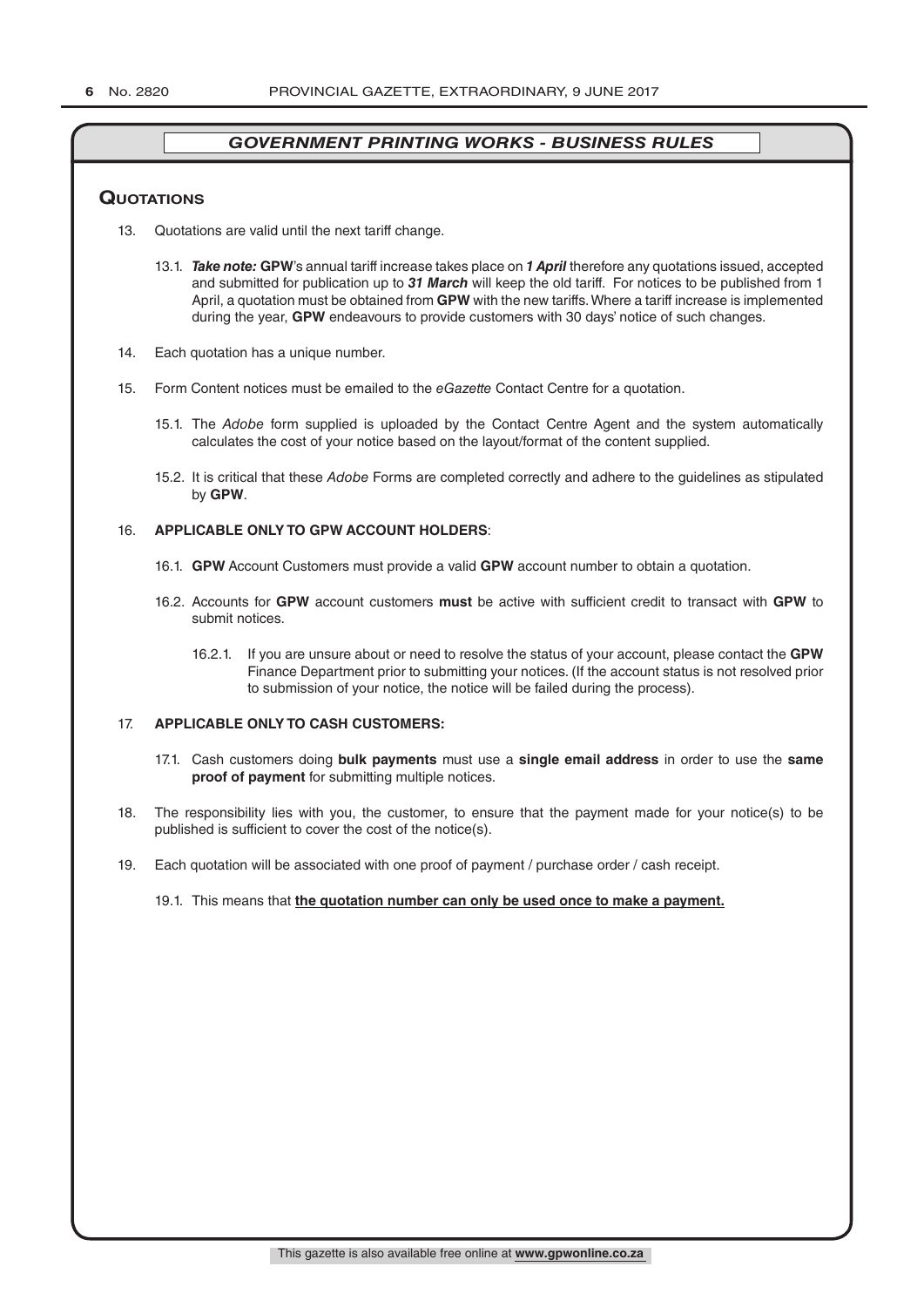# **COPY (SEPARATE NOTICE CONTENT DOCUMENT)**

- 20. Where the copy is part of a separate attachment document for Z95, Z95Prov and TForm03
	- 20.1. Copy of notices must be supplied in a separate document and may not constitute part of any covering letter, purchase order, proof of payment or other attached documents.

The content document should contain only one notice. (You may include the different translations of the same notice in the same document).

20.2. The notice should be set on an A4 page, with margins and fonts set as follows:

Page size  $=$  A4 Portrait with page margins: Top  $=$  40mm, LH/RH  $=$  16mm, Bottom  $=$  40mm; Use font size: Arial or Helvetica 10pt with 11pt line spacing;

Page size = A4 Landscape with page margins: Top = 16mm, LH/RH = 40mm, Bottom = 16mm; Use font size: Arial or Helvetica 10pt with 11pt line spacing;

# **CAnCellATions**

- 21. Cancellation of notice submissions are accepted by **GPW** according to the deadlines stated in the table above in point 2. Non-compliance to these deadlines will result in your request being failed. Please pay special attention to the different deadlines for each gazette. Please note that any notices cancelled after the cancellation deadline will be published and charged at full cost.
- 22. Requests for cancellation must be sent by the original sender of the notice and must accompanied by the relevant notice reference number (N-) in the email body.

### **AmendmenTs To noTiCes**

23. With effect from 01 October 2015, **GPW** will not longer accept amendments to notices. The cancellation process will need to be followed according to the deadline and a new notice submitted thereafter for the next available publication date.

# **REJECTIONS**

- 24. All notices not meeting the submission rules will be rejected to the customer to be corrected and resubmitted. Assistance will be available through the Contact Centre should help be required when completing the forms. (012-748 6200 or email info.egazette@gpw.gov.za). Reasons for rejections include the following:
	- 24.1. Incorrectly completed forms and notices submitted in the wrong format, will be rejected.
	- 24.2. Any notice submissions not on the correct *Adobe* electronic form, will be rejected.
	- 24.3. Any notice submissions not accompanied by the proof of payment / purchase order will be rejected and the notice will not be processed.
	- 24.4. Any submissions or re-submissions that miss the submission cut-off times will be rejected to the customer. The Notice needs to be re-submitted with a new publication date.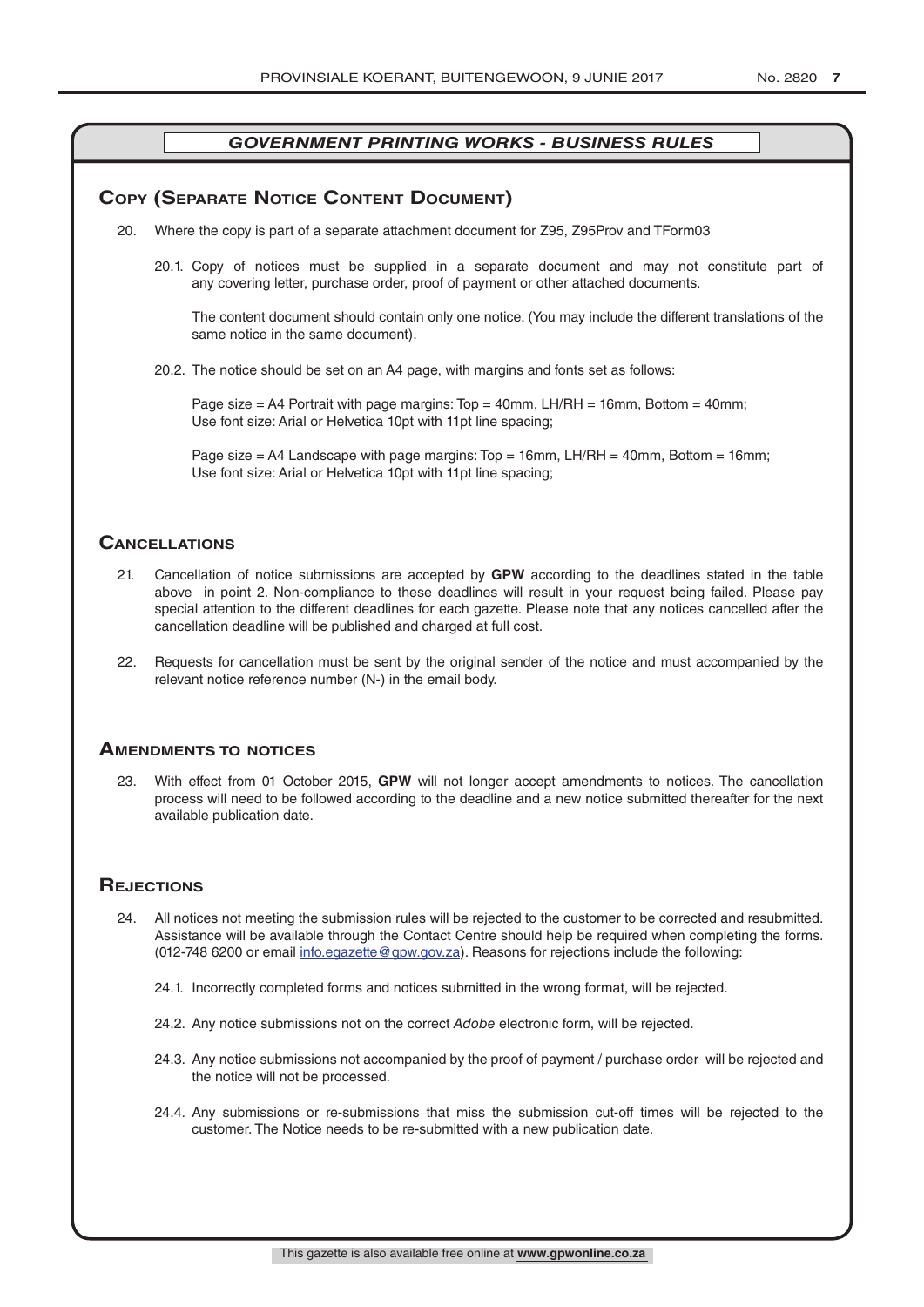#### **ApprovAl of noTiCes**

- 25. Any notices other than legal notices are subject to the approval of the Government Printer, who may refuse acceptance or further publication of any notice.
- 26. No amendments will be accepted in respect to separate notice content that was sent with a Z95 or Z95Prov notice submissions. The copy of notice in layout format (previously known as proof-out) is only provided where requested, for Advertiser to see the notice in final Gazette layout. Should they find that the information submitted was incorrect, they should request for a notice cancellation and resubmit the corrected notice, subject to standard submission deadlines. The cancellation is also subject to the stages in the publishing process, i.e. If cancellation is received when production (printing process) has commenced, then the notice cannot be cancelled.

# **governmenT prinTer indemnified AgAinsT liAbiliTy**

- 27. The Government Printer will assume no liability in respect of—
	- 27.1. any delay in the publication of a notice or publication of such notice on any date other than that stipulated by the advertiser;
	- 27.2. erroneous classification of a notice, or the placement of such notice in any section or under any heading other than the section or heading stipulated by the advertiser;
	- 27.3. any editing, revision, omission, typographical errors or errors resulting from faint or indistinct copy.

# **liAbiliTy of AdverTiser**

28. Advertisers will be held liable for any compensation and costs arising from any action which may be instituted against the Government Printer in consequence of the publication of any notice.

# **CusTomer inQuiries**

Many of our customers request immediate feedback/confirmation of notice placement in the gazette from our Contact Centre once they have submitted their notice – While **GPW** deems it one of their highest priorities and responsibilities to provide customers with this requested feedback and the best service at all times, we are only able to do so once we have started processing your notice submission.

**GPW** has a 2-working day turnaround time for processing notices received according to the business rules and deadline submissions.

Please keep this in mind when making inquiries about your notice submission at the Contact Centre.

- 29. Requests for information, quotations and inquiries must be sent to the Contact Centre ONLY.
- 30. Requests for Quotations (RFQs) should be received by the Contact Centre at least **2 working days** before the submission deadline for that specific publication.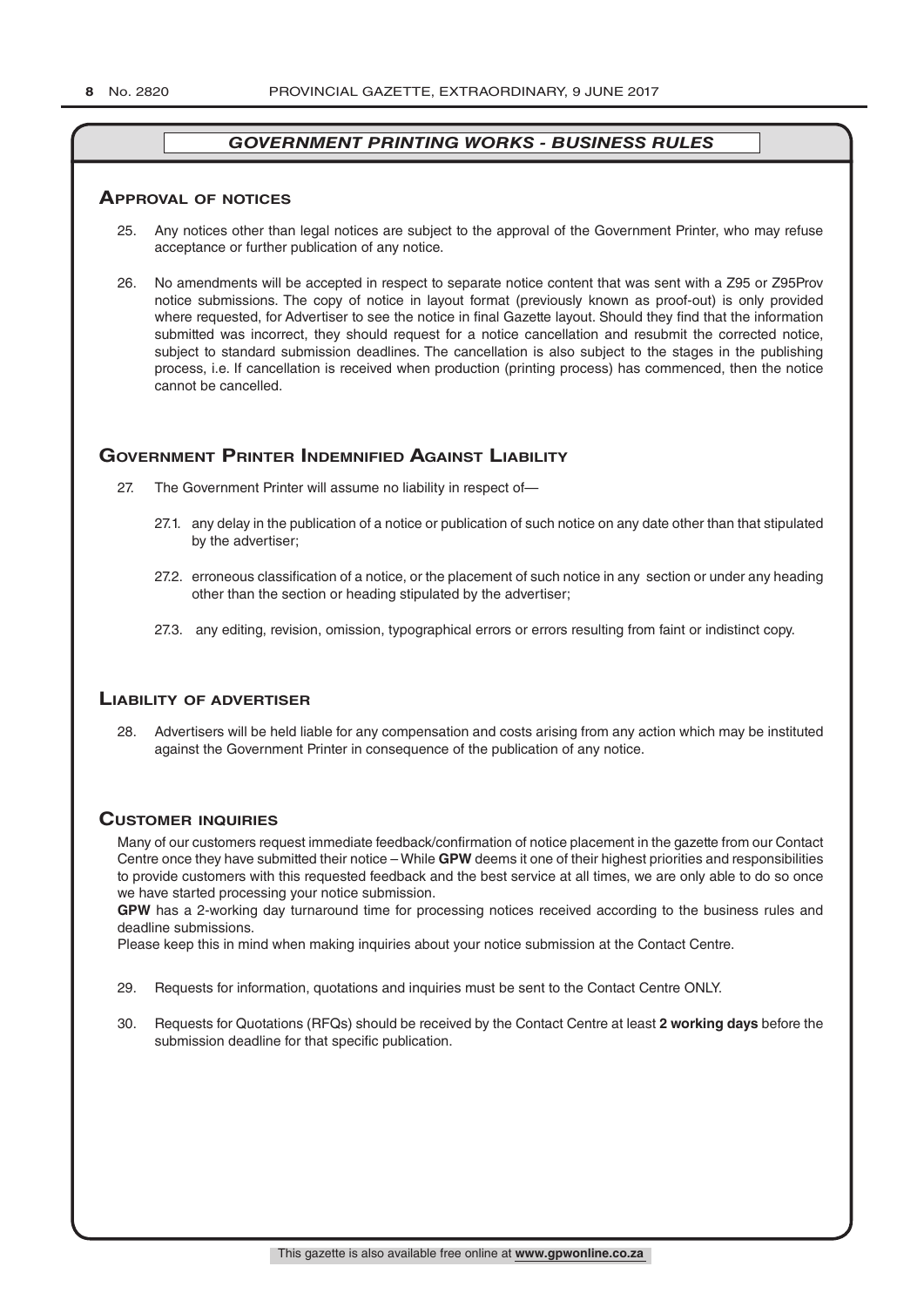#### **pAymenT of CosT**

- 31. The Request for Quotation for placement of the notice should be sent to the Gazette Contact Centre as indicated above, prior to submission of notice for advertising.
- 32. Payment should then be made, or Purchase Order prepared based on the received quotation, prior to the submission of the notice for advertising as these documents i.e. proof of payment or Purchase order will be required as part of the notice submission, as indicated earlier.
- 33. Every proof of payment must have a valid **GPW** quotation number as a reference on the proof of payment document.
- 34. Where there is any doubt about the cost of publication of a notice, and in the case of copy, an enquiry, accompanied by the relevant copy, should be addressed to the Gazette Contact Centre, **Government Printing Works**, Private Bag X85, Pretoria, 0001 email: info.egazette@gpw.gov.za before publication.
- 35. Overpayment resulting from miscalculation on the part of the advertiser of the cost of publication of a notice will not be refunded, unless the advertiser furnishes adequate reasons why such miscalculation occurred. In the event of underpayments, the difference will be recovered from the advertiser, and future notice(s) will not be published until such time as the full cost of such publication has been duly paid in cash or electronic funds transfer into the **Government Printing Works** banking account.
- 36. In the event of a notice being cancelled, a refund will be made only if no cost regarding the placing of the notice has been incurred by the **Government Printing Works**.
- 37. The **Government Printing Works** reserves the right to levy an additional charge in cases where notices, the cost of which has been calculated in accordance with the List of Fixed Tariff Rates, are subsequently found to be excessively lengthy or to contain overmuch or complicated tabulation.

### **proof of publiCATion**

- 38. Copies of any of the *Government Gazette* or *Provincial Gazette* can be downloaded from the **Government Printing Works** website www.gpwonline.co.za free of charge, should a proof of publication be required.
- 39. Printed copies may be ordered from the Publications department at the ruling price. The **Government Printing Works** will assume no liability for any failure to post or for any delay in despatching of such *Government Gazette*(s).

# *GOVERNMENT PRINTING WORKS CONTACT INFORMATION*

| <b>Physical Address:</b>         |  |  |  |  |
|----------------------------------|--|--|--|--|
| <b>Government Printing Works</b> |  |  |  |  |
| 149 Bosman Street                |  |  |  |  |
| Pretoria                         |  |  |  |  |

**For Gazette and Notice submissions:** Gazette Submissions: **E-mail:** submit.egazette@gpw.gov.za **For queries and quotations, contact:** Gazette Contact Centre: **E-mail:** info.egazette@gpw.gov.za

**Contact person for subscribers:** Mrs M. Toka: **E-mail:** subscriptions@gpw.gov.za

# **Physical Address: Postal Address: GPW Banking Details:**

Private Bag X85 **Bank:** ABSA Bosman Street 149 Bosman Street Pretoria **Account No.:** 405 7114 016 Pretoria 0001 **Branch Code:** 632-005

**Tel:** 012-748 6200

**Tel:** 012-748-6066 / 6060 / 6058 **Fax:** 012-323-9574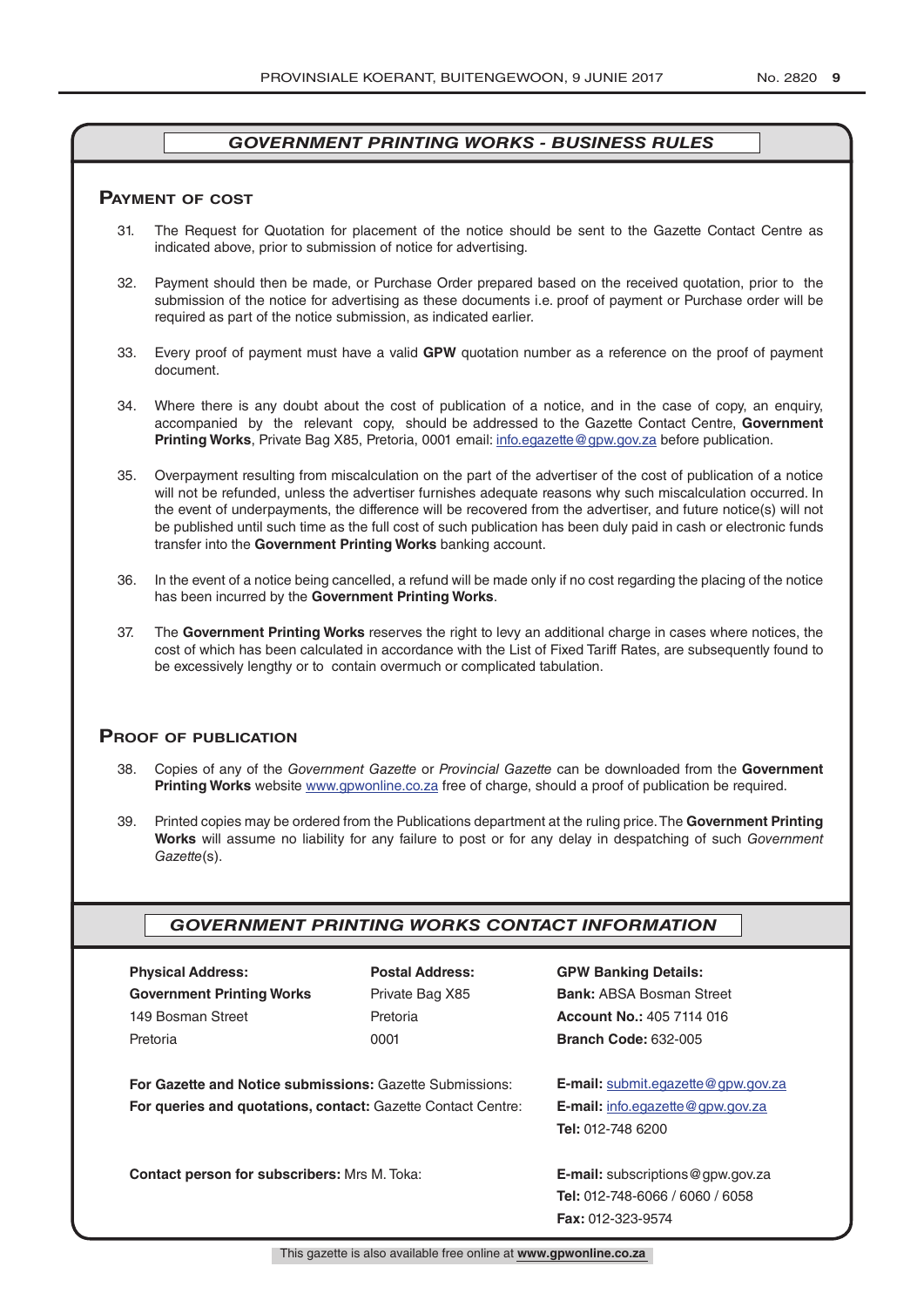#### **Form 2**

# General Notice

### **NOTICE 55 OF 2017**

#### **MPUMALANGA LIQUOR LICENSING ACT, 2006 (Act No. 5 of 2006)**

#### **Notice of applications for liquor licences in terms of section 35**

Notice is hereby given that the applicants specified in the Schedule hereto have given notice of their intention to lodge applications for the grant of new liquor licences to the Secretary, Regional Liquor Licensing Offices in respect of premises situated in the local committee area indicated in the Schedule.

Comments should be made in writing and be addressed to the municipality concerned and a copy to the applicant, to reach the said addresses within thirty (30) days of this application.

Invitation for public comments in applying for a Liquor Licence in terms of section 35(2)(a) of the Mpumalanga Liquor Licensing Act, 2006.

#### **SCHEDULE**

The undermentioned figures used in brackets in the Schedule, have the following meanings:

- (1) = Full name of applicant, ID Number of Applicant.
- (2) = Intended trading name.
- (3) = Notice given on behalf of: self *or* other juristic person/s.
- $(4)$  = Type of licence applied for.
- $(5)$  = Full address and location of the premises
- $(6)$  = Municipality address where comments must be submitted
- $(7)$  = Applicant address where comments must be submitted

# GERT SIBANDE

#### **MSUKALIGWA LOCAL MUNICIPALITY**

- (1) I, **THEMBINKOSI NKOSI,** ID No. 8608055321089, an adult male, hereby invites written public comments concerning the application for a Liquor Licence to the Mpumalanga Liquor Authority.
- (2) To trade under the name BYC INTERNET CENTRE.
- (3) I make this application for myself.
- (4) The retail sale of liquor in terms of a special liquor license in respect of a specified event.
- (5) *Physical address:* NO; 36 KWA-ZANELE, BREYTEN, 2330, being an address in the Republic of South Africa and within the boundries of Mpumalanga Province. *Postal address:* SAME AS ABOVE.
- (6) DIRECTOR PUBLIC SAFETY. P O BOX 48, ERMELO, 2350.
- (7) 779 MASIZAKHE STREET, KWA-ZANELE LOCATION, BREYTEN, 2330.

#### **PIXLEY KA SEME LOCAL MUNICIPALITY**

- (1) I, **Francois Greyvensteyn,** ID No. 6209295104088, an adult male, hereby invites written public comments concerning the application for a Liquor Licence to the Mpumalanga Liquor Authority.
- (2) To trade under the name Majuba Motorsport Club.
- (3) I make this application for myself.
- (4) The retail sale of liquor in terms of a special liquor license for consumption on and off the premises where the liquor is sold.
- (5) *Physical address:* 11th Avenue, Grazing Camp No.4, Volksrust, being an address in the Republic of South Africa and within the boundries of Mpumalanga Province. *Postal address:* P.O. Box 407, Volksrust, 2470.
- (6) Private Bag X9011, Volksrust, 2470.
- (7) p/a Coetzee, Spoelstra & Van Zyl Inc., P.O. Box 86, Volksrust, 2470.

#### **MKHONDO LOCAL MUNICIPALITY**

- (1) I, **Skhumbuzo Enos Khumalo,** ID No. 7504076204084, an adult male, hereby invites written public comments concerning the application for a Liquor Licence to the Mpumalanga Liquor Authority.
- (2) To trade under the name Mkhumbane Liquor Store.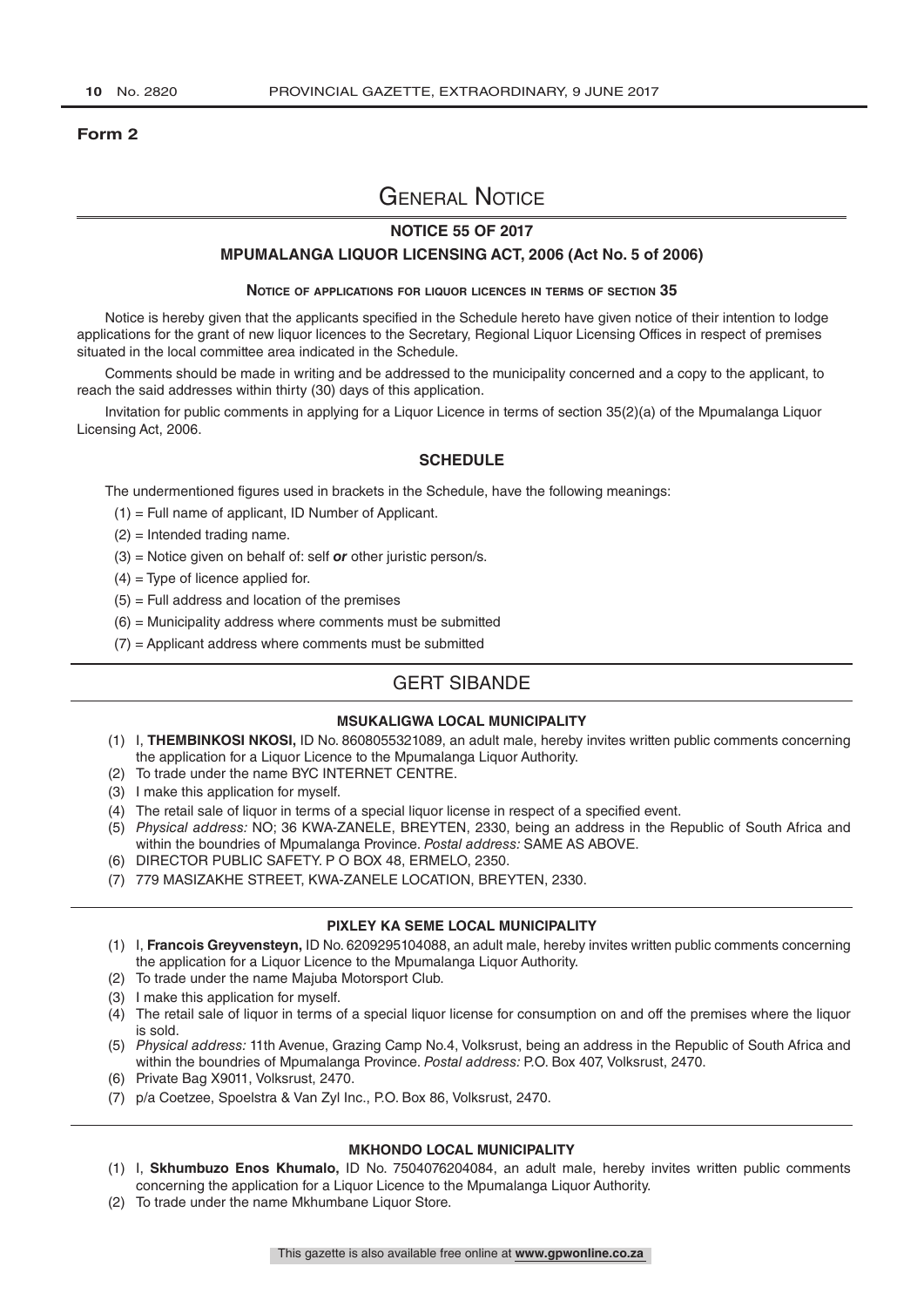- (3) I make this application for myself.
- (4) The retail sale of liquor for consumption off the premises where the liquor is sold.
- (5) *Physical address:* 8051 Ezimbuzini Section,
- Piet Retief, 2380, being an address in the Republic of South Africa and within the boundries of Mpumalanga Province. *Postal address:* P.O. Box 2009,

Ermelo, 2350.

(6) P.O. Box 23, Piet Retief, 2380

. (7) P.O. Box 2009, Ermelo, 2350.

#### **MSUKALIGWA LOCAL MUNICIPALITY**

- (1) I, **Thato Letsoalo,** ID No. 8408130455089, an adult female, hereby invites written public comments concerning the application for a Liquor Licence to the Mpumalanga Liquor Authority.
- (2) To trade under the name Kataliyo Pub.
- (3) I make this application on behalf of the juristic person: Kataliyo Trading. (Reg No. 2015/357125/07).
- (4) The retail sale of liquor for consumption on the premises where the liquor is sold.
- (5) *Physical address:* 299 of Portion 8, Buhrmanstafelkop, Farm 135 IT
- Ermelo, 2350, being an address in the Republic of South Africa and within the boundries of Mpumalanga Province. *Postal address:* P. O. Box 2009,

Ermelo, 2350. (6) P. O. Box 48, Ermelo, 2350. (7) P. O. Box 2009,

Ermelo, 2350.

#### **GOVAN MBEKI LOCAL MUNICIPALITY**

- (1) I, **PAUL VAN DEN BERG obo SECUNDA HIGH SCHOOL,** ID No. 8205175026084, an adult male, hereby invites written public comments concerning the application for a Liquor Licence to the Mpumalanga Liquor Authority.
- (2) To trade under the name SECUNDA HIGH SCHOOL.
- (3) I make this application on behalf of the juristic person: SECUNDA HIGH SCHOOL. (Reg No. EMIS 800005942).
- (4) The retail sale of liquor in terms of a special liquor license in respect of a specified event.
- (5) *Physical address:* Erf No. 0001/0032/00000921/00000/000 CORNER OF O.R. THAMBO AND COEN BRITS STREETS - SECUNDA - 2302, being an address in the Republic of South Africa and within the boundries of Mpumalanga Province. *Postal address:* PRIVATE BAG X1019 - SECUNDA - 2302.
- (6) GOVAN MBEKI MUNICIPALITY LURGI SQUARE CBS SECUNDA 2302;

PRIVATE BAG X1017 - SECUNDA - 2302.

(7) CRONJE, DE WAAL - SKHOSANA INC - CRONJE, DE WAAL & VAN DER MERWE BUILDING - LURGI SQUARE - CBS - SECUNDA 2302 - P O BOX 48 - SECUNDA - 2302.

#### **MSUKALIGWA LOCAL MUNICIPALITY**

- (1) I, **LEON SLOTOW,** ID No. 5205165095084, an adult male, hereby invites written public comments concerning the application for a Liquor Licence to the Mpumalanga Liquor Authority.
- (2) To trade under the name GOLDRUSH ERMELO.
- (3) I make this application on behalf of the juristic person: VIVA BINGO MIDDELBURG (PROPRIETARY) LIMITED. (Reg No. 2002/020177/07).
- (4) The retail sale of liquor in terms of a special liquor license in respect of a specified event.
- (5) *Physical address:* 13 Murray Street, Ermelo, being Erf 4902, Ermelo, Msukaligwa Local Municipality, Province of Mpumalanga, being an address in the Republic of South Africa and within the boundries of Mpumalanga Province. *Postal address:* C/o Leon Slotow Attorney, P O Box 92345, Norwood, 2117.
- (6) cnr Kerk & Taute Street, Ermelo.
- (7) C/o Leon Slotow Attorney, P O Box 92345, Norwood, 2117 info@slotow.co.za.

# **ALBERT LUTHULI LOCAL MUNICIPALITY**

- (1) I, **Jabulile Elizabeth Mahlangu,** ID No. 8704280835082, an adult female, hereby invites written public comments concerning the application for a Liquor Licence to the Mpumalanga Liquor Authority.
- (2) To trade under the name SECOND LIFE NIGHT CLUB.
- (3) I make this application for myself.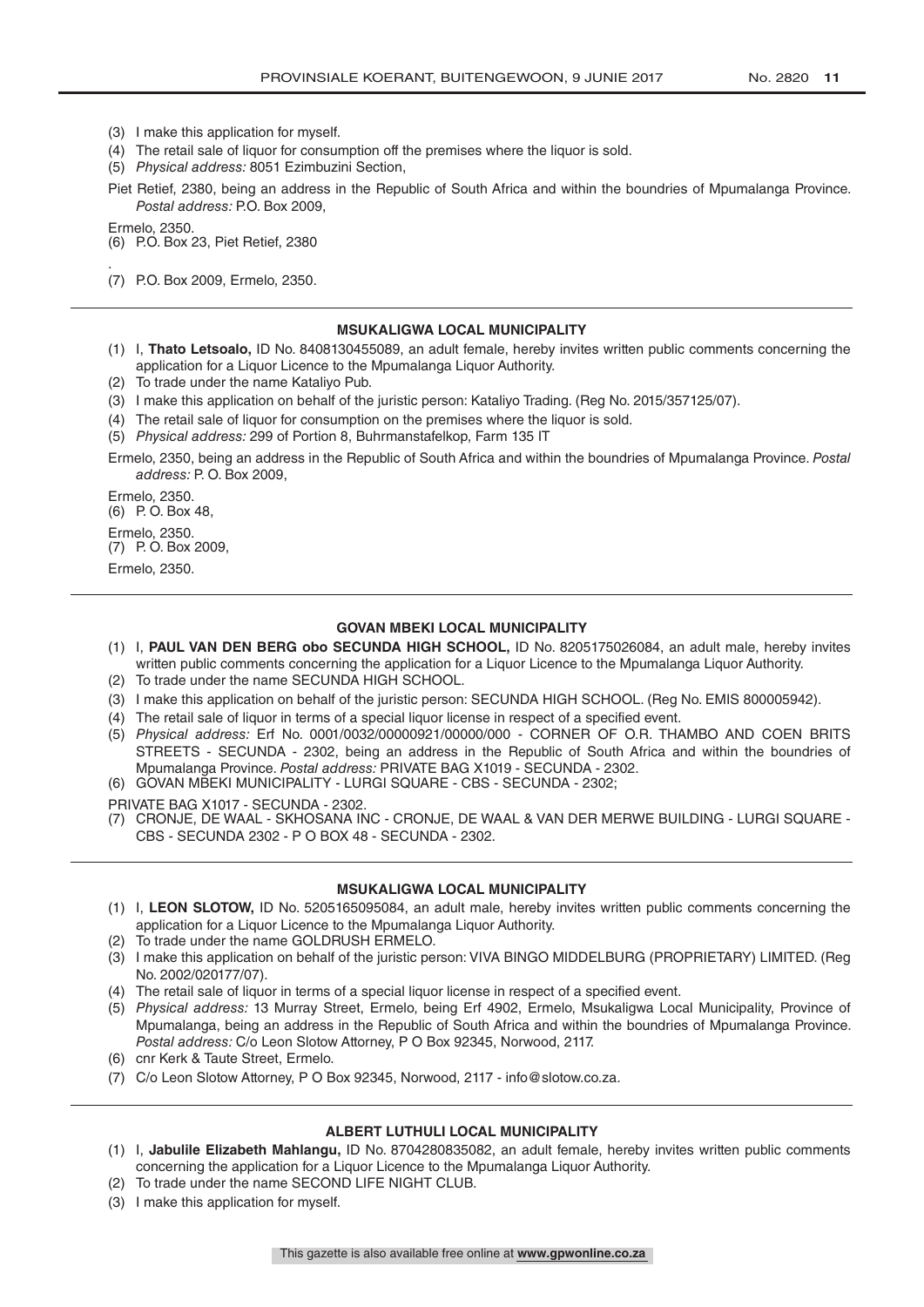- (4) The retail sale of liquor in terms of a special liquor license in respect of a specified event.
- (5) *Physical address:* 102 Van Niekerk street Carolina 1185, being an address in the Republic of South Africa and within the boundries of Mpumalanga Province. *Postal address:* 102 Van Niekerk street Carolina 1185.
- (6) 28 Kerk Street Carolina.
- (7) 102 Van Niekerk street Carolina 1185.

#### **GOVAN MBEKI LOCAL MUNICIPALITY**

- (1) I, **LEON SLOTOW,** ID No. 5205165095084, an adult male, hereby invites written public comments concerning the application for a Liquor Licence to the Mpumalanga Liquor Authority.
- (2) To trade under the name PICARDI REBEL LIQUOR STORE (EMBALENHLE).
- (3) I make this application on behalf of the juristic person: REBEL DISCOUNT LIQUOR GROUP (PROPRIETARY) LIMITED. (Reg No. 1967/012860/07).
- (4) The retail sale of liquor for consumption off the premises where the liquor is sold.
- (5) *Physical address:* Picardi Rebel Liquor Store (Embalenhle), Shop 16b, The Mall @ Emba, corner Mbalenhle Avenue & Old Provincial Road, Embalenhle Ext.7, being Stand No.1/2535 Embalenhle Ext.7, Govan Mbeki Local Municipality, Province of Mpumalanga, being an address in the Republic of South Africa and within the boundries of Mpumalanga Province. *Postal address:* C/o Leon Slotow Attorney, P O Box 92345, Norwood, 2117.
- (6) Main Business Centre, Horwood Street, Secunda, 2302.
- (7) C/o Leon Slotow Attorney, P O Box 92345, Norwood, 2117 info@slotow.co.za.

#### **ALBERT LUTHULI LOCAL MUNICIPALITY**

- (1) I, **Joseph Muzi Nkabinde,** ID No. 7705145371081, an adult male, hereby invites written public comments concerning the application for a Liquor Licence to the Mpumalanga Liquor Authority.
- (2) To trade under the name JOE RESTAURANT.
- (3) I make this application for myself.
- (4) The retail sale of liquor for consumption on the premises where the liquor is sold.
- (5) *Physical address:* 947 Julius Mkhonto, Elukwatini 1192, being an address in the Republic of South Africa and within the boundries of Mpumalanga Province. *Postal address:* P.O. Box 12 Elukwatini 1192.
- (6) 28 Kerk Street Carolina.
- (7) P.O. Box 12 Elukwatini 1192.

# EHLANZENI

#### **THABA CHWEU LOCAL MUNICIPALITY**

- (1) I, **WILLIAM CAIPHUS MATHEBULA,** ID No. 7703235613082, an adult male, hereby invites written public comments concerning the application for a Liquor Licence to the Mpumalanga Liquor Authority.
- (2) To trade under the name KILOWATT TAVERN.
- (3) I make this application for myself.
- (4) The retail sale of liquor for consumption on the premises where the liquor is sold.
- (5) *Physical address:* NYAKELANG VILLAGE RIETFONTEIN FARM, being an address in the Republic of South Africa and within the boundries of Mpumalanga Province. *Postal address:* P.O. BOX 361, MASHISHING, 1123.
- (6) CNR SENTRAAL & VILJOEN STREET, LYDENBURG, 1120.
- (7) NYAKENG VILLAGE, REITFONTEIN FARM, 1120.

#### **MBOMBELA LOCAL MUNICIPALITY**

- (1) I, **Gavin Edwin Cocks,** ID No. 570308 5070 088, an adult male, hereby invites written public comments concerning the application for a Liquor Licence to the Mpumalanga Liquor Authority.
- (2) To trade under the name The Farm Stall @ Halls.
- (3) I make this application on behalf of the juristic person: COFRI CONSULTANTS (PTY) LTD. t/a THE FARM STALL @ HALLS. (Reg No. 2013/068093/07).
- (4) The retail sale of liquor for consumption off the premises where the liquor is sold.
- (5) *Physical address:* "Selling area" in Shop 4, Halls Gateway to the Lowveld situated on Portion 49 of Mataffin Township situated on the N4, Nelspruit - Pretoria, being an address in the Republic of South Africa and within the boundries of Mpumalanga Province. *Postal address:* P O Box 8826, Sonpark, 1206.
- (6) Civic Centre, 1 Nel Street, Nelspruit, 1200.
- (7) "Dining area" in Shop 4, Halls Gateway to the Lowveld situated on Portion 49 of Mataffin Township situated on the N4, Nelspruit - Pretoriaand c/o Kruger and Partners Inc. Proforum Building, 5 Van Rensburg Street, Nelspruit, P O Box 181, Nelspruit, 1200.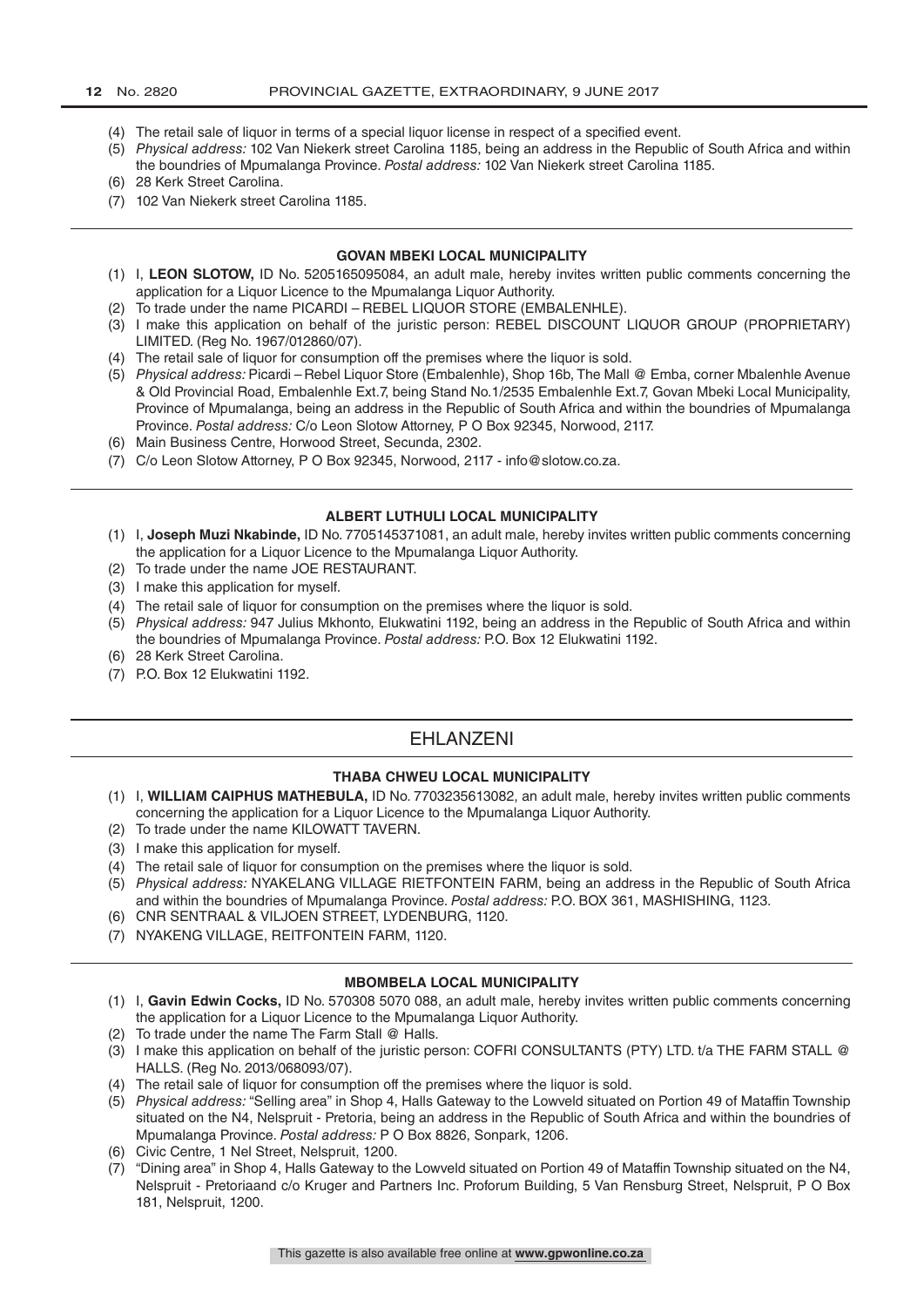#### **MBOMBELA LOCAL MUNICIPALITY**

- (1) I, **CHRISTINE ELIZABETH CURNOW,** ID No. 5802040222188, an adult female, hereby invites written public comments concerning the application for a Liquor Licence to the Mpumalanga Liquor Authority.
- (2) To trade under the name CHESTNUT COUNTRY LODGE.
- (3) I make this application on behalf of the juristic person: CHESTNUT FARM CC. (Reg No. 1995/041349/23).
- (4) The retail sale of liquor for consumption on the premises where the liquor is sold.
- (5) *Physical address:* PORTION 39 (A PORTION OF A PORTION) OF THE FARM EVERT 5, REGISTRATION DIVISION J.U., PROVINCE OF MPUMALANGA., being an address in the Republic of South Africa and within the boundries of Mpumalanga Province. *Postal address:* P O BOX 156, KIEPERSOL, 1241, MPUMALANGA.
- (6) MBOMBELA LOCAL MUNICIPALITY, 2ND FLOOR, ROOM 213, CIVIC CENTRE, 1 NEL STREET, MBOMBELA. FOR ATTENTION: THABO LUSHABA - E-MAIL: thabol@mbombela.gov.za..
- (7) DU TOIT-SMUTS & MAHTEWS PHOSA ATTORNEYS, C/O VAN NIEKER & ROTHERY STREET, NELSPRUIT. FOR ATTENTION: LORINDA VOSGES; E-MAIL: lvosges@dtsmp.co.za..

#### **MBOMBELA LOCAL MUNICIPALITY**

- (1) I, **Mattheus Petrus Johannes Snyman,** ID No. 5505315066087, an adult male, hereby invites written public comments concerning the application for a Liquor Licence to the Mpumalanga Liquor Authority.
- (2) To trade under the name Mountain Spring Spur Steak Ranch.
- (3) I make this application on behalf of the juristic person: Oak Park Trading 195 (PTY) LTD. (Reg No. 2009/005585/07).
- (4) The retail sale of liquor for consumption on the premises where the liquor is sold.
- (5) *Physical address:* Shop UG79 & 80, Ilanga Mall, Erven 2159 & 2160, West Acres Ext. 38, Cnr Flamboyant & Bitterbessie Streets, West Acres, Nelspruit, Nelspruit Local Municipality within the borders of Mpumalanga Province, being an address in the Republic of South Africa and within the boundries of Mpumalanga Province. *Postal address:*  C/o Tommy Vorster – Piet Snyman, P.O. Box 26640, East Rand, 1462.
- (6) Mbombela Local Municipality, Civic Centre, 1 Nel Street, Mbombela, 1200
- (PO Box 45, Mbombela, 1200) Tel. 013 759 2000/9111 Fax. 013 759 2070.
- (7) C/o Tommy Vorster Piet Snyman, P.O. Box 26640, East Rand, 1462

psnyman@acenet.co.za or fax 011 823 5183.

#### **BUSHBUCKRIDGE LOCAL MUNICIPALITY**

- (1) I, **LEON SLOTOW,** ID No. 5205165095084, an adult male, hereby invites written public comments concerning the application for a Liquor Licence to the Mpumalanga Liquor Authority.
- (2) To trade under the name GOLDRUSH BUSHBUCKRIDGE.
- (3) I make this application on behalf of the juristic person: GOLDRUSH BINGO BUSHBUCKRIDGE (PROPRIETARY) LIMITED. (Reg No. 2016/185227/07).
- (4) The retail sale of liquor in terms of a special liquor license in respect of a specified event.
- (5) *Physical address:* Shop No.50, Twin City Mall Buschbuckridge, corner of Main and Graskop Street, Bushbuckridge, being Portion 4 & 10 of Farm Maviljan 252 KU, Bushbuckridge, Province of Mpumalanga, being an address in the Republic of South Africa and within the boundries of Mpumalanga Province. *Postal address:* C/o Leon Slotow Attorney, P O Box 92345, Norwood, 2117.
- (6) R533 Graskop Road, Bushbuckridge.
- (7) C/o Leon Slotow Attorney, P O Box 92345, Norwood, 2117.

#### **MBOMBELA LOCAL MUNICIPALITY**

- (1) I, **LEON SLOTOW,** ID No. 5205165095084, an adult male, hereby invites written public comments concerning the application for a Liquor Licence to the Mpumalanga Liquor Authority.
- (2) To trade under the name STER KINEKOR (I'LANGA).
- (3) I make this application on behalf of the juristic person: PRIMEDIA (PROPRIETARY) LIMITED. (Reg No. 2005/044403/07).
- (4) The retail sale of liquor for consumption on the premises where the liquor is sold.
- (5) *Physical address:* Shop No.UG82, I'Langa Mall, corner Flamboyant & Bitterbessie Streets, West Acres Extension 38, Nelspruit, Mbombela, being Erf 2159 & 2160 forming part of West Acres Extension 28, Nelspruit, Mbombela, Province of Mpumalanga, being an address in the Republic of South Africa and within the boundries of Mpumalanga Province. *Postal address:* C/o Leon Slotow Attorney, P O Box 92345, Norwood, 2117.
- (6) 1 Nel Street, Nelspruit, Mbombela.
- (7) C/o Leon Slotow Attorney, P O Box 92345, Norwood, 2117 info@slotow.co.za.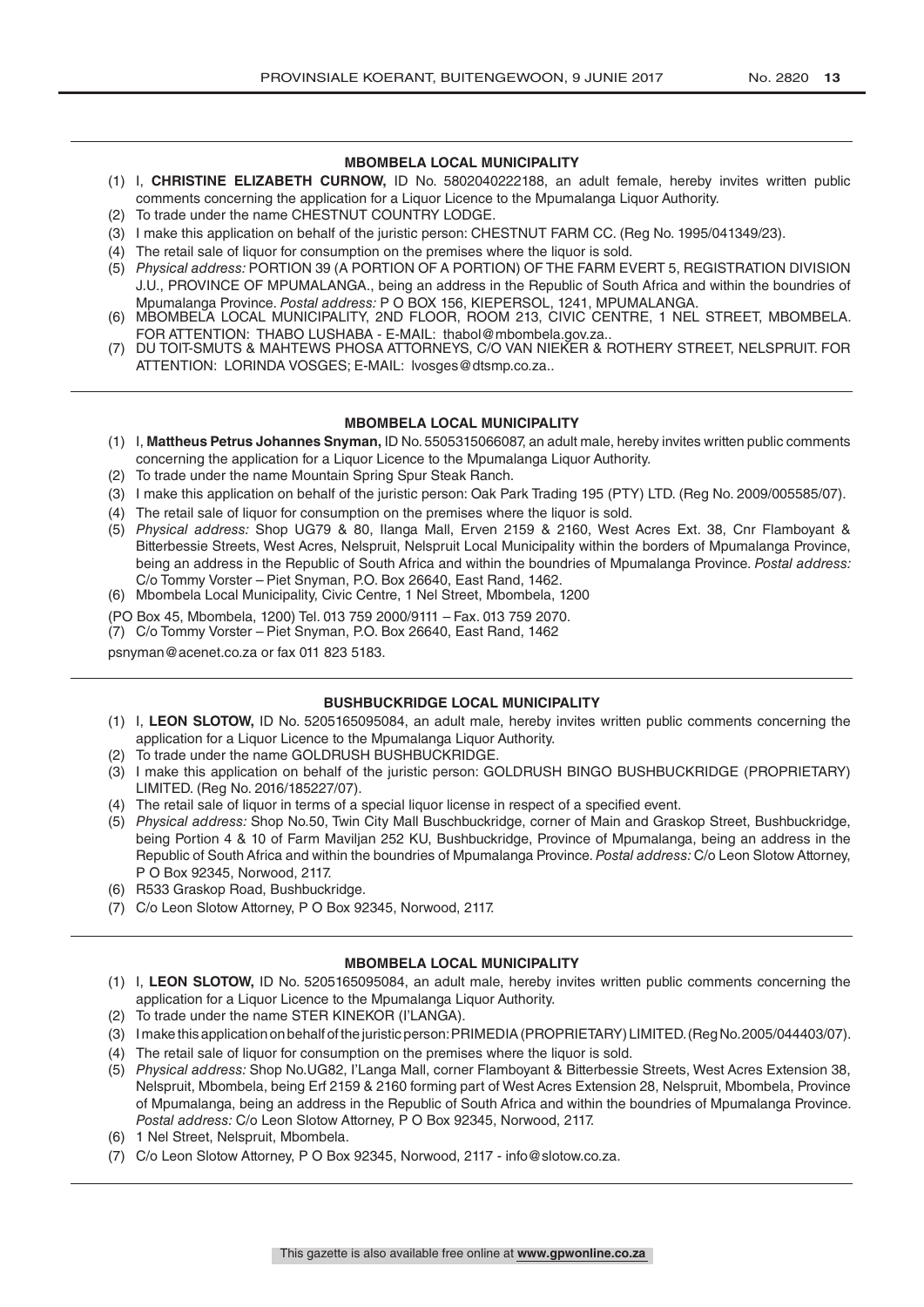#### **MBOMBELA LOCAL MUNICIPALITY**

- (1) I, **LINDIWE MNCUBE,** ID No. 6303231310089, an adult female, hereby invites written public comments concerning the application for a Liquor Licence to the Mpumalanga Liquor Authority.
- (2) To trade under the name KWABHEKIZIHAMBI GUEST HOUSE.
- (3) I make this application on behalf of the juristic person: KWABHEKIZIHAMBI GUEST HOUSE. (Reg No. 2016/125480/07).
- (4) The retail sale of liquor for consumption on the premises where the liquor is sold.
- (5) *Physical address:* PLOT 52 TOUY2 ROAD WHITE RIVER
- 1240, being an address in the Republic of South Africa and within the boundries of Mpumalanga Province. *Postal address:*  PO BOX 4100

WHITE RIVER 1240. (6) 1 NEL STREET MBOMBELA MUNICIPALITY 1200. (7) PO BOX 4100

WHITE RIVER 1240.

#### **MBOMBELA LOCAL MUNICIPALITY**

- (1) I, **LEON SLOTOW,** ID No. 5205165095084, an adult male, hereby invites written public comments concerning the application for a Liquor Licence to the Mpumalanga Liquor Authority.
- (2) To trade under the name CAPPUCCINO'S (NELSPRUIT).
- (3) I make this application on behalf of the juristic person: AV AND W JONES CC. (Reg No. 2009/148473/23).
- (4) The retail sale of liquor for consumption on the premises where the liquor is sold.
- (5) *Physical address:* Shop No.UG75, I'Langa Mall, corner Flamboyant & Bitterbessie Streets, West Acres Extension 38, Nelspruit, Mbombela, being Erf 2159 & 2160 forming part of West Acres Extension 28, Nelspruit, Mbombela, Province of Mpumalanga, being an address in the Republic of South Africa and within the boundries of Mpumalanga Province. *Postal address:* C/o Leon Slotow Attorney, P O Box 92345, Norwood, 2117.
- (6) 1 Nel Street, Nelspruit, Mbombela.
- (7) C/o Leon Slotow Attorney, P O Box 92345, Norwood, 2117 info@slotow.co.za.

# NKANGALA

#### **EMALAHLENI LOCAL MUNICIPALITY**

- (1) I, **ALBERTUS JOHANNES DE KLERK,** ID No. 8006115005083, an adult male, hereby invites written public comments concerning the application for a Liquor Licence to the Mpumalanga Liquor Authority.
- (2) To trade under the name MARCELLO SQUARE.
- (3) I make this application on behalf of the juristic person: MARCELLO SQUARE CC. (Reg No. 1997/056715/23).
- (4) The retail sale of liquor for consumption on the premises where the liquor is sold.
- (5) *Physical address:* CORNER OF MANDELA AVENUE AND FRANS STREET, MODEL PARK, EMALAHLENI, 1035, being an address in the Republic of South Africa and within the boundries of Mpumalanga Province. *Postal address:*  P O BOX 31, MIDDELBURG, 1050.
- (6) P O BOX 3, EMALAHLENI, 1035.
- (7) P O BOX 31, MIDDELBURG, 1050.

#### **VICTOR KHANYE LOCAL MUNICIPALITY**

- (1) I, **Jabu Parick Nkosi,** ID No. 7905150977089, an adult male, hereby invites written public comments concerning the application for a Liquor Licence to the Mpumalanga Liquor Authority.
- (2) To trade under the name Khehla's Place.
- (3) I make this application on behalf of the juristic person: Mancamuncamu Suppliers CC t/a Khehla's Place. (Reg No. 2008/135987/23).
- (4) The retail sale of liquor for consumption on the premises where the liquor is sold.
- (5) *Physical address:* 893 Tau Street, Botleng, 2210, being an address in the Republic of South Africa and within the boundries of Mpumalanga Province. *Postal address:* 893 Tau Street, Botleng, 2210.
- (6) Corner Samuelweg Road and Van Der Walt Street, Delmas, 2210.
- (7) 893 Tau Street, Botleng, 2210.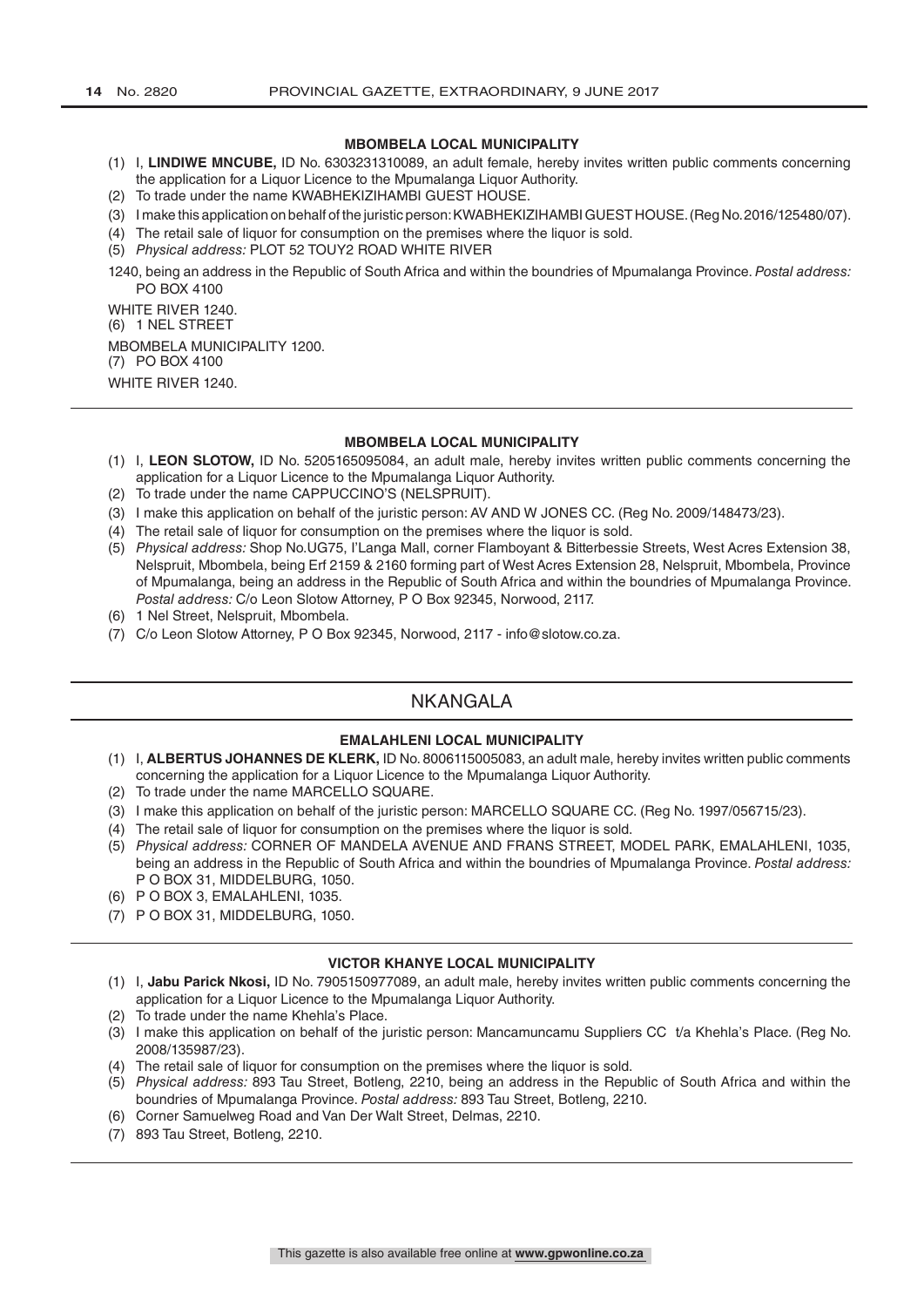#### **VICTOR KHANYE LOCAL MUNICIPALITY**

- (1) I, **CATHARINA SUSANA JACOBS,** ID No. 6901020004084, an adult female, hereby invites written public comments concerning the application for a Liquor Licence to the Mpumalanga Liquor Authority.
- (2) To trade under the name JACOBS DAL.
- (3) I make this application for myself.
- (4) The retail sale of liquor in terms of a special liquor license in respect of a specified event.
- (5) *Physical address:* PLOT 95, LEEUPOORT, DELMAS, MPUMALANGA, being an address in the Republic of South Africa and within the boundries of Mpumalanga Province. *Postal address:* P O BOX 847, DELMAS, 2210.
- (6) P O BOX 6, DELMAS, 2210. EMAIL: info@victorkhanyelm.gov.za.
- (7) P O BOX 847, DELMAS, 2210. MAIL: kittyjacobs98@gmail.com.

#### **STEVE TSHWETE LOCAL MUNICIPALITY**

- (1) I, **Barend Jacobus Van Der Merwe,** ID No. 6309015167082, an adult male, hereby invites written public comments concerning the application for a Liquor Licence to the Mpumalanga Liquor Authority.
- (2) To trade under the name Amber Sunrise Trading (Pty) Ltd t/a HR City.
- (3) I make this application on behalf of the juristic person: Amber Sunrise Trading (Pty) Ltd t/a HR City. (Reg No. 2006/009004/07).
- (4) The retail sale of liquor in terms of a special liquor license in respect of a specified event.
- (5) *Physical address:* 1 OR Tambo Street, Middelburg, Mpumalanga, 1050., being an address in the Republic of South Africa and within the boundries of Mpumalanga Province. *Postal address:* 1 OR Tambo Street Middelburg, Mpumalanga, 1050.
- (6) Cnr Walter Sisulu Street and Wanderers Avenue, Middelburg, Mpumalanga, 1050..
- (7) 46 Walter Sisulu Street, Middelburg, Mpumalanga, 1050.

#### **STEVE TSHWETE LOCAL MUNICIPALITY**

- (1) I, **LEON SLOTOW,** ID No. 5205165095084, an adult male, hereby invites written public comments concerning the application for a Liquor Licence to the Mpumalanga Liquor Authority.
- (2) To trade under the name GOLDRUSH MIDDELBURG.
- (3) I make this application on behalf of the juristic person: VIVA BINGO MIDDELBURG (PROPRIETARY) LIMITED. (Reg No. 2002/020177/07).
- (4) The retail sale of liquor in terms of a special liquor license in respect of a specified event.
- (5) *Physical address:* Shop No.94, Middelburg Mall, Fontein Street, Middelburg, being Portion 7 of Erf 11076 Middelburg Extension 26, Middelburg, Steve Tshwete Local Municipiality, Province of Mpumalanga, being an address in the Republic of South Africa and within the boundries of Mpumalanga Province. *Postal address:* C/o Leon Slotow Attorney, P O Box 92345, Norwood, 2117.
- (6) corner Walter Sisulu Street & Wanderers Avenue, Middelburg, 1050.
- (7) C/o Leon Slotow Attorney, P O Box 92345, Norwood, 2117.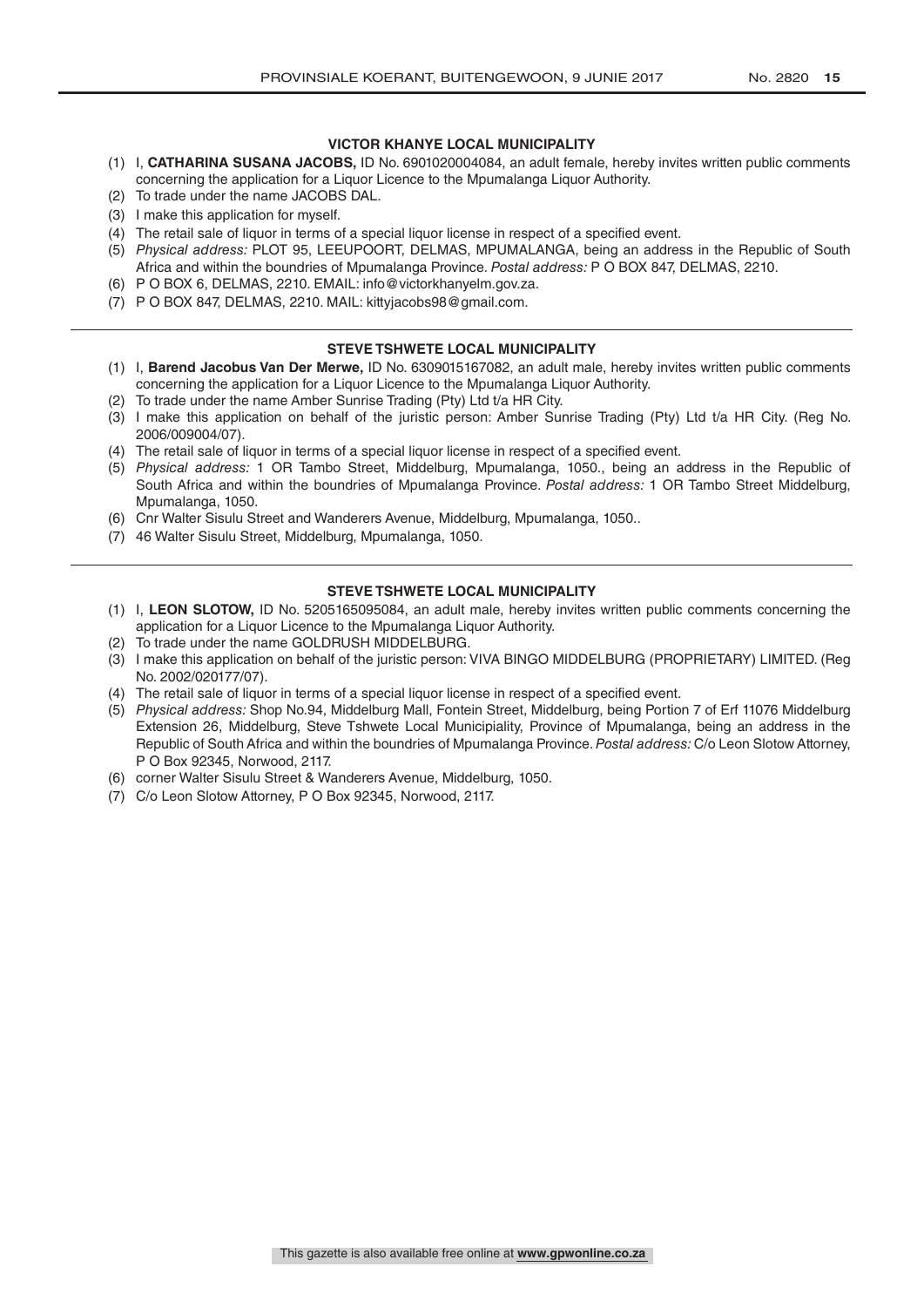#### **Form 10**

# General Notice

## **NOTICE 56 OF 2017**

#### **MPUMALANGA LIQUOR LICENSING ACT, 2006 (Act No. 5 of 2006)**

#### **Notice of applications for transfer of liquor licences in terms of section 43**

Notice is hereby given that the applicants specified in the Schedule hereto have given notice of their intention to lodge applications for the transfer of existing liquor licences to the Secretary, Regional Liquor Licensing Offices in respect of premises situated in the local committee area indicated in the Schedule.

Comments should be made in writing and be addressed to the municipality concerned and a copy to the applicant, to reach the said addresses within thirty (30) days of this publication.

Invitation for public comments in respect of a Liquor Licence in terms of section 43 of the Mpumalanga Liquor Licensing Act, 2006.

#### **SCHEDULE**

The undermentioned figures used in brackets in the Schedule, have the following meanings:

- (1) = Full name of applicant, ID Number of Applicant.
- (2) = Existing liquor licence number to be transfered.
- $(3)$  = Intended trading name.
- (4) = Notice given on behalf of: self *or* other juristic person/s.
- $(5)$  = Type of licence applied for.
- $(6)$  = Full address and location of the premises
- $(7)$  = Municipality address where comments must be submitted
- $(8)$  = Applicant address where comments must be submitted

# EHLANZENI

#### **MBOMBELA LOCAL MUNICIPALITY**

- (1) I, **PETRUS JOHANNES DU PREEZ,** ID No. 491105 5080 083, an adult male, hereby invites written public comments concerning the application for transfer of an existing Liquor Licence to the Mpumalanga Liquor Authority.
- (2) Liquor Licence Number MPU/021333.
- (3) Trading under the name THE VILLAGE SPAR.
- (4) I make this application on behalf of the juristic person: SPAR GROUP LIMITED. (Reg No. 1967/001572/06).
- (5) The retail sale of liquor for consumption off the premises where the liquor is sold.
- (6) *Physical address:* SHOP 1, VILLAGE SHOPPING CENTRE situated on ERF 437 & 446 NELSPRUIT, also known as C/o Marloth & Emkhe STREETS NELSPRUIT, being an address in the Republic of South Africa and within the boundries of Mpumalanga Province. *Postal address:* P O BOX 181, NELSPRUIT, 1200.
- (7) Civic Centre, 1 Nel Street, Nelspruit, 1200; P O Box 45, Nelspruit, 1200.
- (8) C/O KRUGER and PARTNERS INC., PROFORUM BUILDING, 5 VAN RENSBURG STREET, NELSPRUIT, 1200.

# NKANGALA

#### **EMAKHAZENI LOCAL MUNICIPALITY**

- (1) I, **Mmaphuthi Mmafulane Poelinca,** ID No. 8508040545083, an adult female, hereby invites written public comments concerning the application for transfer of an existing Liquor Licence to the Mpumalanga Liquor Authority.
- (2) Liquor Licence Number MPU/026323.
- (3) Trading under the name The Old Mill Hotel (Pty) Ltd.
- (4) I make this application for myself.
- (5) The retail sale of liquor for consumption on the premises where the liquor is sold.
- (6) *Physical address:* 15 Wolmarans street, Machadodorp, Mpumalanga 1170, being an address in the Republic of South Africa and within the boundries of Mpumalanga Province. *Postal address:* P.O. 51 Machadodorp, 1170.
- (7) PO Box 17, BELFAST, 1100.
- (8) P.O. BOX 51, MACHADODORP, 1170.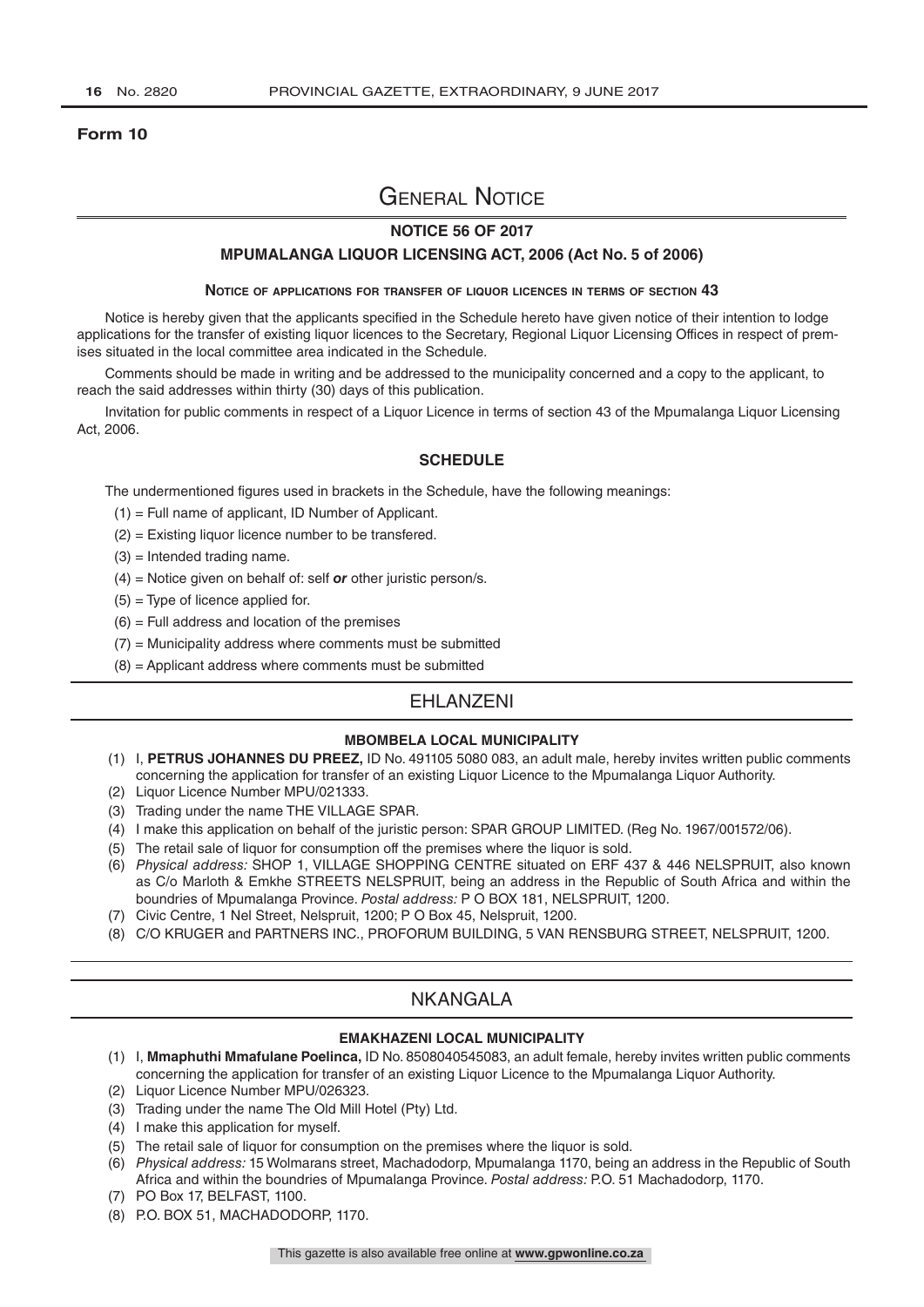### **EMAKHAZENI LOCAL MUNICIPALITY**

- (1) I, **HENDRIK CHRISTOFFEL PIETERSE,** ID No. 540103 5071 088, an adult male, hereby invites written public comments concerning the application for transfer of an existing Liquor Licence to the Mpumalanga Liquor Authority. (2) Liquor Licence Number MPU027556.
- (3) Trading under the name ANFORD HOUSE.
- (4) I make this application for myself.
- (5) The retail sale of liquor for consumption on the premises where the liquor is sold.
- (6) *Physical address:* Portion 1 of farm Waterloo 367 JT Machadodorp 1170, being an address in the Republic of South Africa and within the boundries of Mpumalanga Province. *Postal address:* P.O. Box 8630 Centurion 0046.
- (7) P.O. Box 17 Belfast 1100.
- (8) henniepieterse@ctecg.co.za.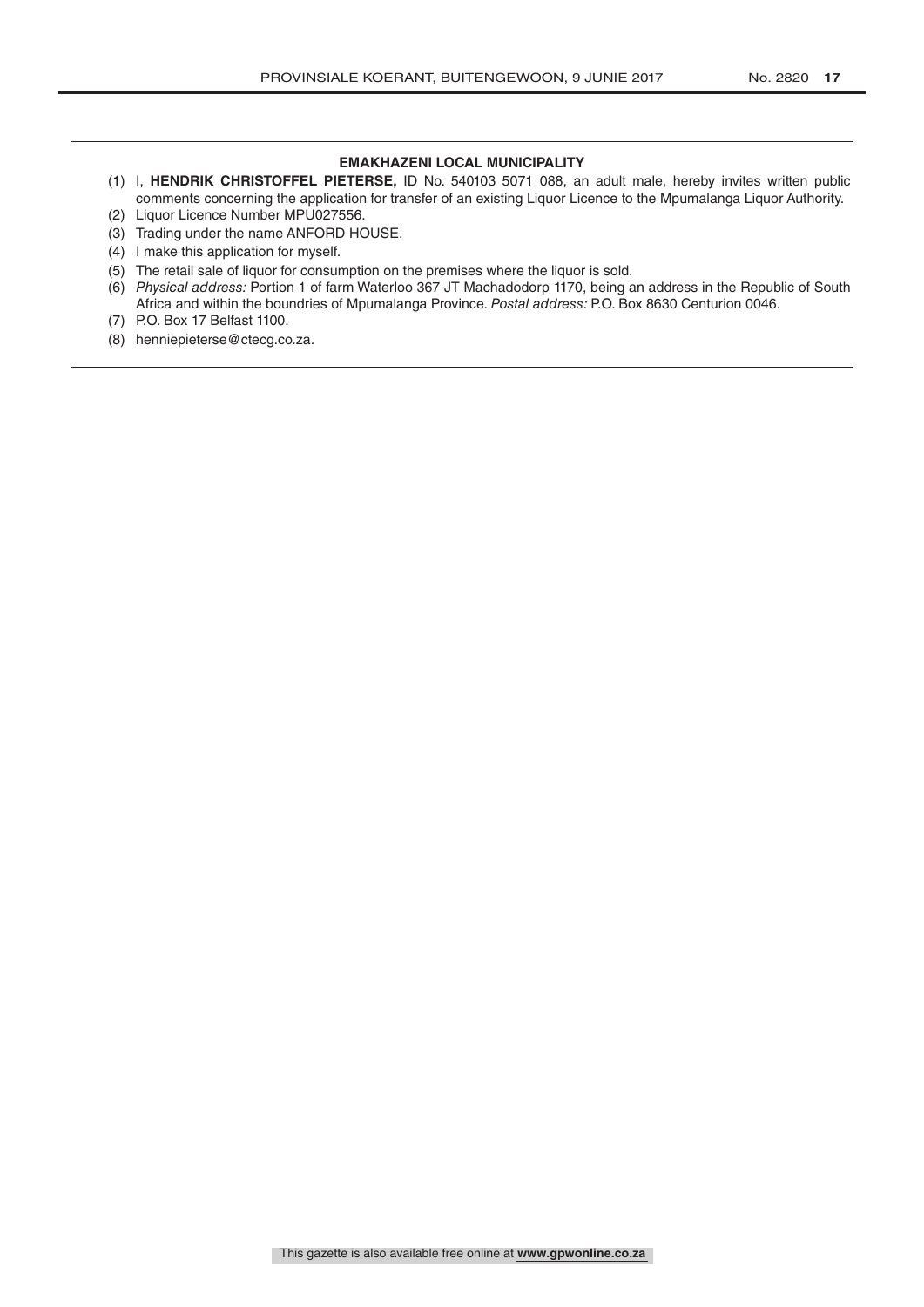This gazette is also available free online at **www.gpwonline.co.za**